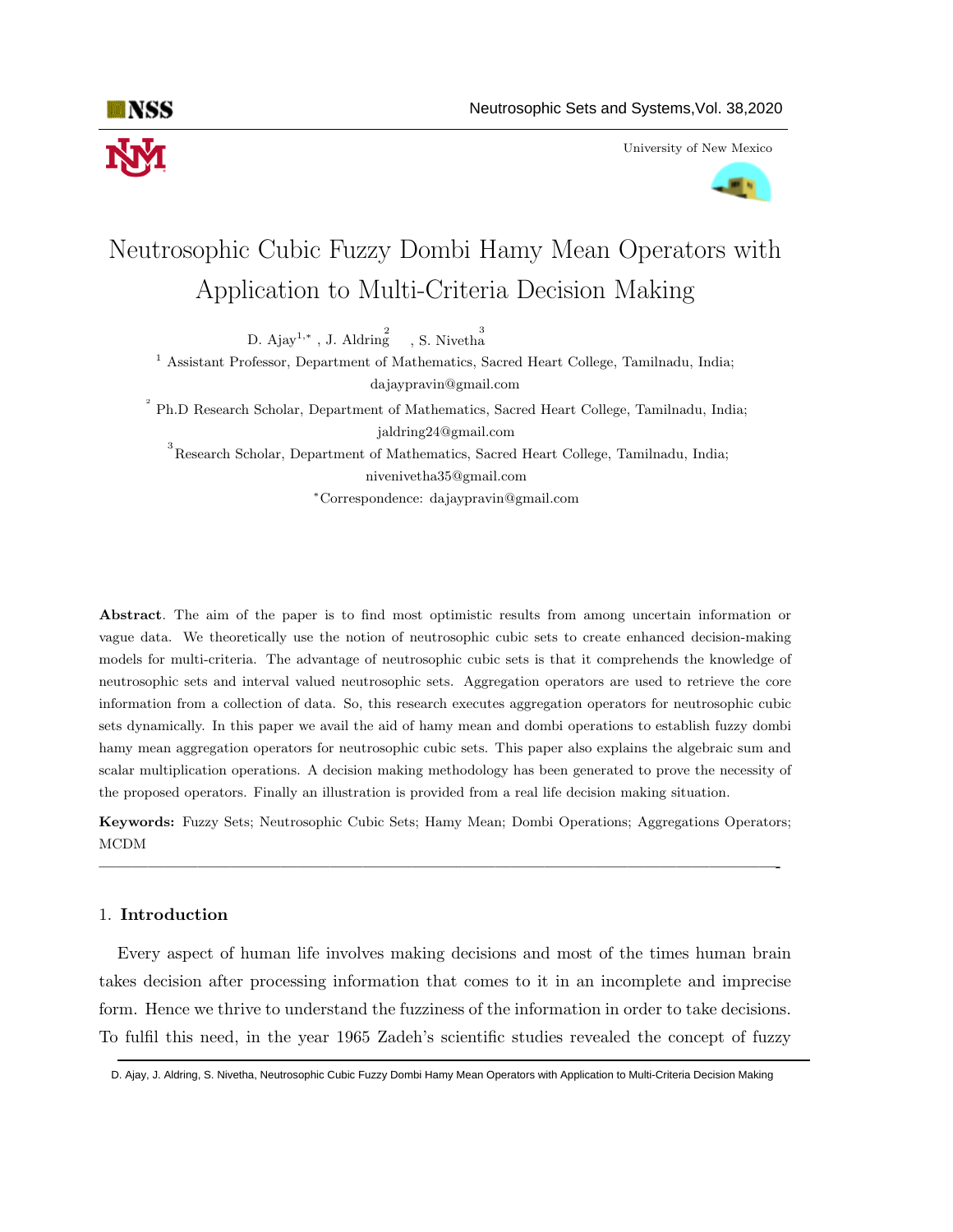sets [\[1\]](#page-21-0) and it is used to reduce fuzziness on difficult decision situations. The evolution of this notion of fuzzy sets with their operations has been presented in the literature [\[2–](#page-21-1)[5\]](#page-22-0). Neutrosophic sets are a novel extended form of fuzzy sets and were initiated by F Smarandache [\[6\]](#page-22-1). Neutrosophic sets handle ambiguity using three membership types. Functions namely the functions of truthness, indeterminacy and falsehood membership provide a more general way of measuring vagueness. Further, Y.B. Jun et al. [\[7\]](#page-22-2) and M. Ali et al. [\[8\]](#page-22-3) effectively utilized the concept of cubic fuzzy sets to neutrosophic sets in order to introduce neutrosophic cubic fuzzy sets (NCFSs) with some basic operations and NCFSs deal with uncertain information in the form of intervals followed by single valued neutrosophic data. So this notion is a more general way to handle NSs. It is evident from the literature that the concept of decision making is one of the significant research areas in the field of neutrosophic sets. More recently, Ajay, D., et al. [\[9\]](#page-22-4) used this notion with the help of weighted neutrosophic cubic fuzzy Bonferroni geometric mean aggregation operators.

In fuzzy mathematics aggregation operators play a significant role and it is more useful in aggregating knowledge that is involved in decision making systems. Various types of neutrosophic cubic aggregation operators available in the literature are, namely, Weighted Neutrosophic Cubic Cuzzy Bonferroni Geometric Mean  $(WNCFBGM_w^{u,v})$  operator [\[9\]](#page-22-4), Neutrosophic Cubic Dombi Weighted Arithmetic and Geometric Average (NCDWAA, NCDWGA) operators [\[10\]](#page-22-5), Linguistic Neutrosophic Cubic Number Generalized Weighted Heronian Mean (LNCNGWHM) operator [\[11\]](#page-22-6), Neutrosophic Cubic Einstein Weighted Geometric (NCEWG) operator [\[12\]](#page-22-7), Neutrosophic Cubic Heronian Mean (NCHM) operator [\[13\]](#page-22-8), Neutrosophic Cubic Einstein Ordered Weighted Geometric (NCEOWG) operator [\[14\]](#page-22-9), New Operators on Interval Valued Neutrosophic Sets [\[15\]](#page-22-10) and still there is a need for more efficient aggregation operators for huge underivable neutrosophic data.

Some of the measures on neutrosophic sets are utilized in decision making models. For example, Ajay D., et al. [\[16\]](#page-22-11) introduced a new decision making approach based on bipolar neutrosophic similarity and entropy measures. Similarly, Lu, Z., et.al. [\[17\]](#page-22-12) introduced neutrosophic cubic cosine similarity measure and applied in the field of multi criteria decision making. Abdel-Basset et al. [\[18\]](#page-22-13) ultilized bipolar neutrosophic sets to MCDM with Analytic hierarchy process (AHP) and Technique in order of preference by similarity to ideal solution (TOPSIS). Multi-objective optimisation on the basis of simple ratio (MOOSRA) method has been developed based on single valued triangular numbers which has been used to personnel selection [\[19\]](#page-22-14).

One of the most recent generalization of neutrosophic sets is plithogenic set (PSs) which was introduced by Smarandache [\[20\]](#page-22-15). The elements of these PSs is characterized by one or more attributes, and each attribute may have many values. Using the notion of PSs,

D. Ajay, J. Aldring, S. Nivetha, Neutrosophic Cubic Fuzzy Dombi Hamy Mean Operators with Application to Multi-Criteria Decision Making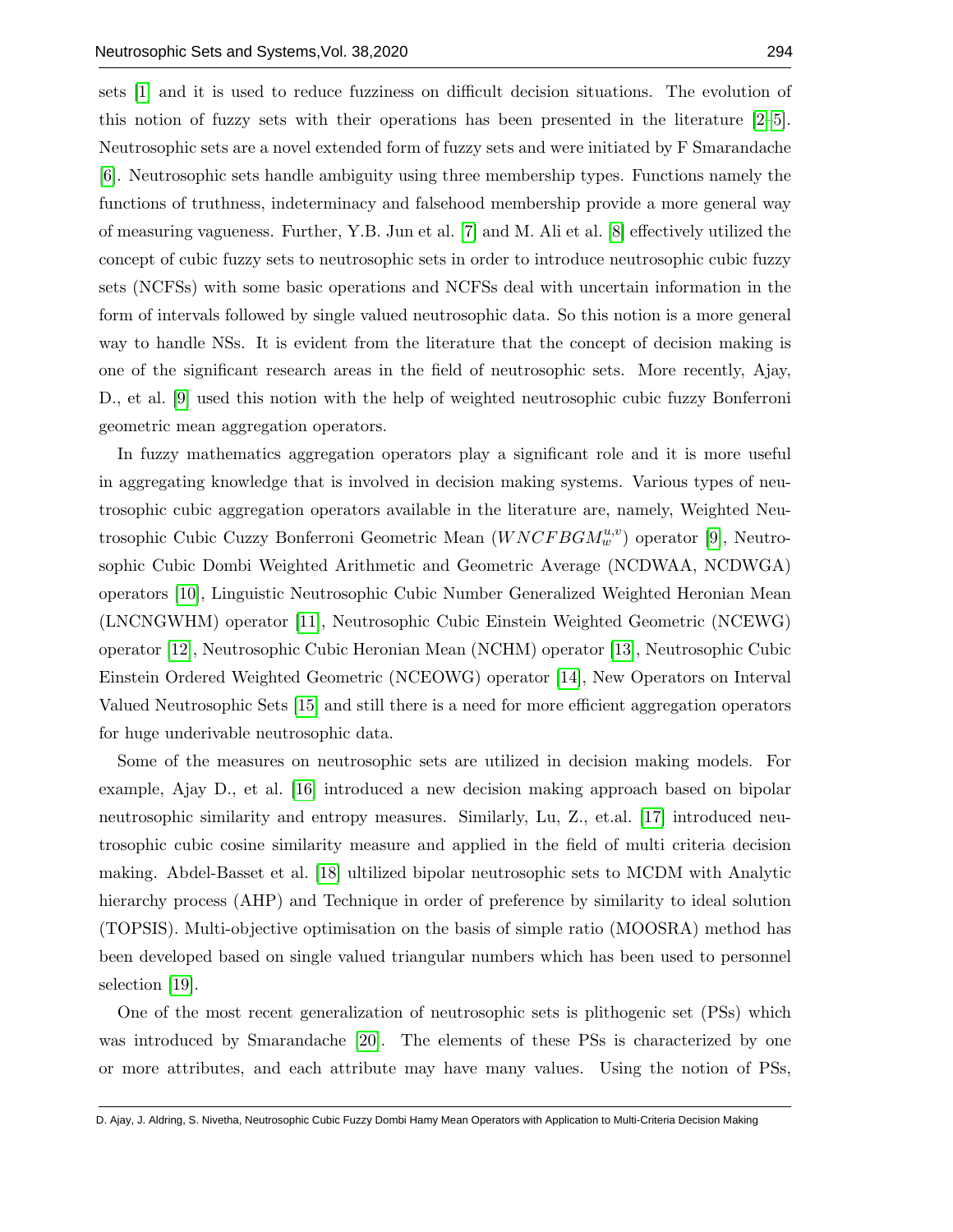best-worst method has been implemented in supply chain problem [\[21\]](#page-22-16) and also plithogenic multi criteria decision making (MCDM) approach has been introduced based on neutrosophic AHP, TOPSIS and Vlse Kriterijumska Optimizacija Kompromisno Resenje (VIKOR) methods [\[22,](#page-23-0)[23\]](#page-23-1). Moreover, Plithogenic n-super hypergraph is used in multi alternative decision making and it is a new perpective to deal with certain types of graphs for practical applications [\[24\]](#page-23-2).

The available literature suggests that the decision making models are mainly focused on aggregation operators, rather than the studies on similarity measures. The introduction of neutrosophic set theory led to wide range of research areas like neutrosophic graph theory [\[25\]](#page-23-3), Neutrosophic topology [\[26\]](#page-23-4), etc. and more recently neutrosophic set theory has been used in finite automata [\[27\]](#page-23-5). Many real time applications exist under neutrosophic sets [\[28–](#page-23-6)[35\]](#page-23-7). More recently on this pandemic, Health-Fog framework universal system has been introduced with the help of deep learning and neutrosophic classifiers to confront Covid-19 [\[36\]](#page-23-8).

The Dombi and Hamy mean operators are efficient and flexible aggregation tools to handle information fusion in MCDM. Shi et al. [\[37\]](#page-23-9) applied the dombi aggregation operators to neutrosophic cubic sets in order to make decision over uncertainty. They have investigated some of the properties of aggregation operators and illustrated a numerical problem in detail by changing the paramerter values between 1 to 5. Recently, Liu et al. [\[38\]](#page-23-10) combined the conventional Hamy mean to traditional power operator in interval valued neutrosophic sets and introduced interval valued power neutrosophic mean operators. However, it is clear that some research have been done on dombi and hamy mean operators separately and both of them have not yet been combined to formulate MCDM mechanism.

The main focus of this research is to find a new aggregation operator based on neutrosophic cubic sets with the help of combined dombi hamy mean operators. Two decision making methods are developed using score function, similarity measure and aggregation operators.

<span id="page-2-0"></span>

| <b>Notations</b>                             | Descriptions                                                                                                                                                                                                                                |  |  |
|----------------------------------------------|---------------------------------------------------------------------------------------------------------------------------------------------------------------------------------------------------------------------------------------------|--|--|
| $\overline{\phantom{0}}$<br>$V, \check{v}_i$ | $\ast$<br>Universal set , Element of $\boldsymbol{V}$                                                                                                                                                                                       |  |  |
| S, N                                         | Fuzzy set, Neutrosophic set                                                                                                                                                                                                                 |  |  |
|                                              | Truth, Indeterminacy and False membership functions                                                                                                                                                                                         |  |  |
|                                              | $T_{\mathbb{N}}, I_{\mathbb{N}}, F_{\mathbb{N}}$ Truth, Indeterminacy and False membership functions<br>$\widetilde{T}_{\mathbb{N}} = [T_{\mathbb{N}}^L, T_{\mathbb{N}}^U]$ Interval valued functions with respect to lower and upper bound |  |  |
|                                              |                                                                                                                                                                                                                                             |  |  |

Table 1. Some notations with their descriptions

The framework of the rest of the paper is organized with five sections that follow. Section 2 addresses the basic definitions, operations and measures of similarity on neutrosophic cubic sets. The next section deals with hamy and dombi operations on neutrosophic cubic sets. Further, section 4 introduces neutrosophic cubic fuzzy dombi hamy mean aggregation operators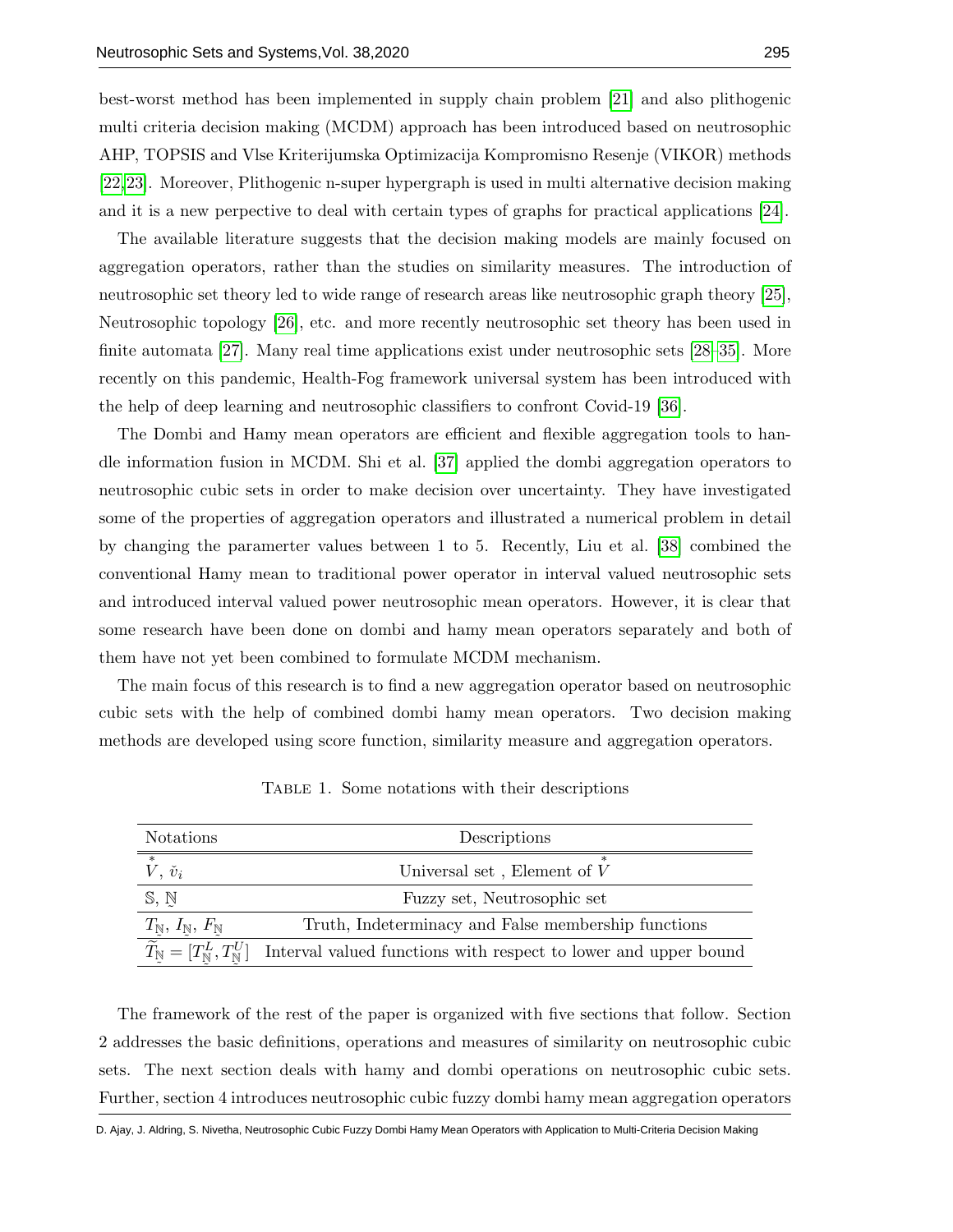with weighted values. The section 5 of the paper describes algorithms of the proposed MCDM methods with suitable real life illustrations. Finally the conclusion of the research is made available in section 6.

## 2. Preliminaries of Neutrosophic Cubic Sets (NCSs) and their operations

In this section, we briefly review some basic concepts about NCSs, Dombi and Hamy Mean operators. Some of the notations description are given in table[.1](#page-2-0)

**Definition 2.1.** [\[1\]](#page-21-0) If  $\check{v}$  is a particular element of universe of discourse  $\check{V}$ , then a fuzzy set S is defined by a fuzzy membership function  $(\mu_{\rm S})$  which associates to each  $\check{v}$  a membership value in the closed unit interval of zero and one. i.e.  $\mu_{\mathbb{S}}(\check{v}) : X \to [0,1]$ 

Definition 2.2. [\[6\]](#page-22-1) Let  $\mathbb{N}_j = \left\{ \left( T_{\mathbb{N}_j}(\v{v}_i), I_{\mathbb{N}_j}(\v{v}_i), F_{\mathbb{N}_j}(\v{v}_i) \right) | \v{v}_i \in \v{V} \right\}$  be a neutrosophic set (Ns), where  $\{T_{\mathbb{N}_j}(\tilde{v}_i), I_{\mathbb{N}_j}(\tilde{v}_i), F_{\mathbb{N}_j}(\tilde{v}_i) \in [0,1]\}$  are called truth, indeterminacy and falsity functions, respectively. This can be represented by  $\mathbb{N}_j = (T_{\mathbb{N}_j}, I_{\mathbb{N}_j}, F_{\mathbb{N}_j}).$ 

Definition 2.3. [\[6\]](#page-22-1) Let  $\mathbb{N}_j = \left\{\left(\widetilde{T}_{\mathbb{N}_j}(\v{v}_i), \widetilde{F}_{\mathbb{N}_j}(\v{v}_i), \widetilde{F}_{\mathbb{N}_j}(\v{v}_i)\right) | \v{v}_i \in \overset{*}{V}\right\}$  be an interval neutrosophic set in  $\mathring{V}$ , where  $\left\{ \widetilde{T}_{\mathbb{N}_j}(\check{v}_i), \widetilde{F}_{\mathbb{N}_j}(\check{v}_i), \widetilde{F}_{\mathbb{N}_j}(\check{v}_i) \in [0,1] \right\}$  is called truth, indeterminacy and falsity function in  $\check{V}$ , respectively. This can be represented by  $\mathbb{N}_j = (\widetilde{T}_{\mathbb{N}_j}, \widetilde{I}_{\mathbb{N}_j}, \widetilde{F}_{\mathbb{N}_j})$ . For convience, we denote  $\mathbb{N}_j = (\widetilde{T}_{\mathbb{N}_j}, \widetilde{I}_{\mathbb{N}_j}, \widetilde{F}_{\mathbb{N}_j})$  by  $\mathbb{N}_j = (\widetilde{T}_{\mathbb{N}_j} = [T_{\mathbb{N}_j}^L, T_{\mathbb{N}_j}^U], \widetilde{I}_{\mathbb{N}_j} = [I_{\mathbb{N}_j}^L, I_{\mathbb{N}_j}^U], \widetilde{F}_{\mathbb{N}_j}$  $\mathbb{N}_j = (\widetilde{T}_{\mathbb{N}_j}, \widetilde{I}_{\mathbb{N}_j}, \widetilde{F}_{\mathbb{N}_j})$  by  $\mathbb{N}_j = \left( \widetilde{T}_{\mathbb{N}_j} = [T^L_{\mathbb{N}_j}] \right)$  $T^L_{\mathbb{N}_j}, T^U_{\mathbb{N}_j}$  $[\mathbb{N}_j], \widetilde{I}_{\mathbb{N}_j} = [I^L_{\mathbb{N}_j}]$  $\frac{L}{N_j}, I^U_{\overline{N}_j}$  $[\mathbb{N}_j],\widetilde{F}_{\mathbb{N}_j}=[F^L_{\mathbb{N}_j}]$  $F_{\mathbb{N}_j}^L, F_{\mathbb{N}_j}^U$  $\begin{pmatrix} U \\ \mathbb{N}_j \end{pmatrix}$ .

Definition 2.4. [\[6\]](#page-22-1) Let  $\mathbb{N}_j = \left\{\left(\widetilde{T}_{\mathbb{N}_j}(\v{v}_i), \widetilde{F}_{\mathbb{N}_j}(\v{v}_i), \widetilde{F}_{\mathbb{N}_j}(\v{v}_i)\right); T_{\mathbb{N}_j}(\v{v}_i), I_{\mathbb{N}_j}(\v{v}_i), F_{\mathbb{N}_j}(\v{v}_i) | \v{v}_i \in \overset{*}{V}\right\}$ be a neutrosophic cubic sets in  $\tilde{V}$ , in which  $\widetilde{T}_{\mathbb{N}_j} = [T_{\mathbb{N}_j}^L, T_{\mathbb{N}_j}^U], \widetilde{I}_{\mathbb{N}_j} = [I_{\mathbb{N}_j}^L, I_{\mathbb{N}_j}^U], \widetilde{F}_{\mathbb{N}_j} = [F_{\mathbb{N}_j}^L, F_{\mathbb{N}_j}^U]$  is ˜ ˜ ˜ ˜ ˜ ˜ an interval valued neutrosophic set in  $\stackrel{*}{V}$  simply denoted by  $\mathbb{N}_j = \left\langle \widetilde{T}_{\mathbb{N}_j}, \widetilde{I}_{\mathbb{N}_j}, \widetilde{F}_{\mathbb{N}_j}, T_{\mathbb{N}_j}, I_{\mathbb{N}_j}, F_{\mathbb{N}_j} \right\rangle$  $[0,0] \leq T_{\mathbb{N}_j} + I_{\mathbb{N}_j} + F_{\mathbb{N}_j} \leq [3,3]$  and  $0 \leq T_{\mathbb{N}_j} + I_{\mathbb{N}_j} + F_{\mathbb{N}_j} \leq 3$ .

**Definition 2.5.** [\[7\]](#page-22-2) Let  $C_j = \left\{ (\check{v}_i, \widetilde{\mu}(\check{v}_i), \mu(\check{v}_i)) | \check{v}_i \in \overset{*}{V} \right\}$  be a cubic fuzzy set in  $\overset{*}{V}$  in which  $\tilde{\mu}$  is interval fuzzy set in  $\mathring{V}$ , i.e.,  $\tilde{\mu} = [\mu^L, \mu^U]$  and  $\mu$  is a fuzzy set in  $\mathring{V}$ .

#### 2.1. Operations on NCSs

The algebraic addition and scalar multiplication on NCSs are discussed. Essential outcome of exponential multiplication that provides the basis for the concept of Dombi Hamy mean aggregation operators in neutrosophic cubic sets is based on these definitions.

**Definition 2.6.** The sum and product of the two neutrosophic cubic sets (NCSs),  $\mathbb{N}_1$  =  $\left\langle \widetilde{T}_{\mathbb{N}_{1}}, \widetilde{I}_{\mathbb{N}_{1}}, \widetilde{F}_{\mathbb{N}_{1}}, T_{\mathbb{N}_{1}}, F_{\mathbb{N}_{1}} \right\rangle$ , where  $\widetilde{T}_{\mathbb{N}_{1}} = [T_{\mathbb{N}_{1}}^{L}, T_{\mathbb{N}_{1}}^{U}], \widetilde{I}_{\mathbb{N}_{1}} = [I_{\mathbb{N}_{1}}^{L}, I_{\mathbb{N}_{1}}^{U}], \widetilde{F}_{\mathbb{N}_{1}} = [F_{\mathbb{N}_{1}}^{L}, F_{\mathbb{N}_{1}}^{U}],$  $T_{\mathbb{N}_1}^L, T_{\mathbb{N}_1}^U$  $\tilde{I}_{\mathbb{N}_1}^{U}$ ],  $\tilde{I}_{\mathbb{N}_1} = [I_{\mathbb{N}_1}^{L}]$  $I^L_{\mathbb{N}_1}, I^U_{\mathbb{N}_1}$  $\begin{bmatrix} U \\ \mathbb{N}_1 \end{bmatrix}$ ,  $\widetilde{F}_{\mathbb{N}_1} = [F_{\mathbb{N}_1}^L]$  $F_{\mathbb{N}_{1}}^{L}, F_{\mathbb{N}_{1}}^{U}$  $\mathbb{N}_{1}^{U}$ , and

D. Ajay, J. Aldring, S. Nivetha, Neutrosophic Cubic Fuzzy Dombi Hamy Mean Operators with Application to Multi-Criteria Decision Making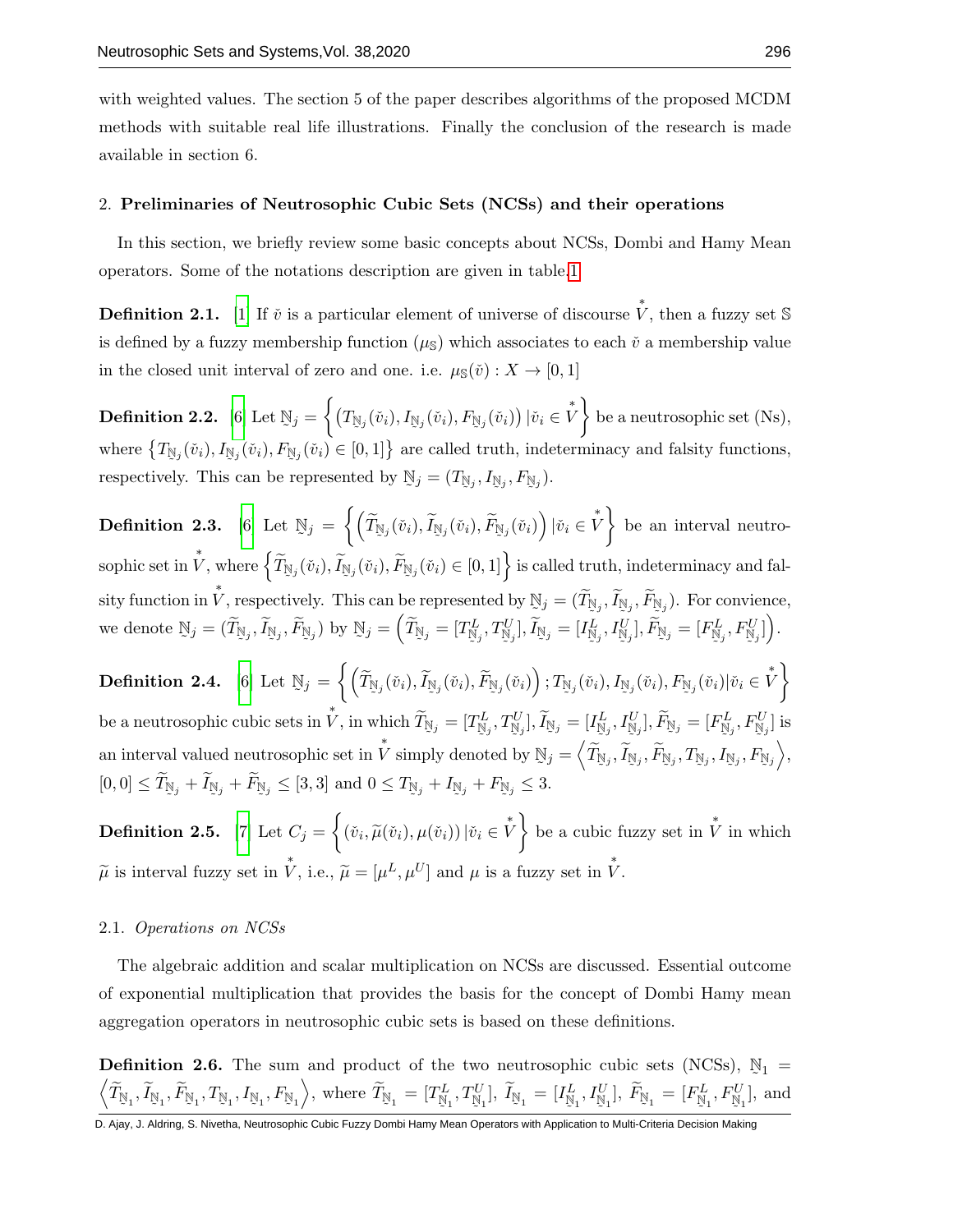$\mathbb{N}_2=\left\langle \widetilde{T}_{\mathbb{N}_2}, \widetilde{I}_{\mathbb{N}_2}, \widetilde{F}_{\mathbb{N}_2}, T_{\mathbb{N}_2}, I_{\mathbb{N}_2}, F_{\mathbb{N}_2} \right\rangle$ , where  $\widetilde{T}_{\mathbb{N}_2}=[T^L_{\mathbb{N}_2}]$  $T_{\mathbb{N}_2}^L, T_{\mathbb{N}_2}^U$  $[\mathbb{N}_2^U], \widetilde{I}_{\mathbb{N}_2} = [I_{\mathbb{N}_2}^L]$  $\frac{L}{N_2}, I^U_{\mathbb{N}_2}$  $[\mathbb{F}_{\mathbb{N}_2}^U], \widetilde{F}_{\mathbb{N}_2} = [F_{\mathbb{N}_2}^L]$  $F^L_{\mathbb{N}_2}$ ,  $F^U_{\mathbb{N}_2}$  $\begin{bmatrix} 0 \\ \mathbb{N}_2 \end{bmatrix}$ are defined as follows.

$$
\widetilde{N}_{1} \oplus \mathbb{N}_{2} = \left\{ \left[ T_{\widetilde{N}_{1}}^{L} + T_{\mathbb{N}_{2}}^{L} - T_{\mathbb{N}_{1}}^{L} T_{\mathbb{N}_{2}}^{L}, T_{\mathbb{N}_{1}}^{U} + T_{\mathbb{N}_{2}}^{U} - T_{\mathbb{N}_{1}}^{U} T_{\mathbb{N}_{2}}^{U} \right], \right. \\
\left. \left[ T_{\mathbb{N}_{1}}^{L} + I_{\mathbb{N}_{2}}^{L} - I_{\mathbb{N}_{1}}^{L} I_{\mathbb{N}_{2}}^{L}, I_{\mathbb{N}_{1}}^{U} + I_{\mathbb{N}_{2}}^{U} - I_{\mathbb{N}_{1}}^{U} I_{\mathbb{N}_{2}}^{U} \right], \right. \\
\left. \left[ F_{\mathbb{N}_{1}}^{L} F_{\mathbb{N}_{2}}^{L}, F_{\mathbb{N}_{1}}^{U} F_{\mathbb{N}_{2}}^{U} \right]; \left\langle T_{\mathbb{N}_{1}} T_{\mathbb{N}_{2}}, I_{\mathbb{N}_{1}} I_{\mathbb{N}_{2}}^{L}, F_{\mathbb{N}_{1}} + F_{\mathbb{N}_{2}} - F_{\mathbb{N}_{1}} F_{\mathbb{N}_{2}} \right\rangle \right\}
$$
\n
$$
\mathbb{N}_{1} \otimes \mathbb{N}_{2} = \left\{ \left[ T_{\mathbb{N}_{1}}^{L} T_{\mathbb{N}_{2}}^{L}, T_{\mathbb{N}_{1}}^{U} T_{\mathbb{N}_{2}}^{U} \right], \left[ I_{\mathbb{N}_{1}}^{L} I_{\mathbb{N}_{2}}^{L}, I_{\mathbb{N}_{1}}^{U} I_{\mathbb{N}_{2}}^{U} \right], \left[ F_{\mathbb{N}_{1}}^{L} + F_{\mathbb{N}_{2}}^{L} - F_{\mathbb{N}_{1}}^{L} F_{\mathbb{N}_{2}}^{L}, F_{\mathbb{N}_{1}}^{U} + F_{\mathbb{N}_{2}}^{U} - F_{\mathbb{N}_{1}}^{U} F_{\mathbb{N}_{2}}^{U} \right]; \left. \left\langle T_{\mathbb{N}_{1}} + T_{\mathbb{N}_{2}} - T_{\mathbb{N}_{1}} T_{\mathbb{N}_{2}}, I_{\mathbb{N}_{1}} + I_{\mathbb{N}_{2}} - I_{\math
$$

Definition 2.7. The scalar and exponential multiplication on neutrosophic cubic sets (NCs),  $\mathbb{N}_1 = \left\langle \widetilde{T}_{\mathbb{N}_1}, \widetilde{I}_{\mathbb{N}_1}, \widetilde{F}_{\mathbb{N}_1}, T_{\mathbb{N}_1}, I_{\mathbb{N}_1}, F_{\mathbb{N}_1} \right\rangle$ , where  $\widetilde{T}_{\mathbb{N}_1} = [T_{\mathbb{N}_1}^L$  $T_{\mathbb{N}_{1}}^{L}, T_{\mathbb{N}_{1}}^{U}$  $[\mathbb{N}_1^U], \widetilde{I}_{\mathbb{N}_1} = [I_{\mathbb{N}}^L]$  $\frac{L}{N_1}, I^U_{\mathbb{N}}$  $[\mathbb{F}_{\mathbb{N}_{1}}^{U}],\widetilde{F}_{\mathbb{N}_{1}}=[F_{\mathbb{N}_{1}}^{L}]$  $F_{\mathbb{N}_{1}}^{L}, F_{\mathbb{N}_{1}}^{U}$  $\frac{1}{\mathbb{N}_1},$ and a scalar value  $\rho$  are defined as respectively:

$$
\varrho_{\mathcal{N}_1}^{\mathcal{N}} = \left\{ \left[ 1 - (1 - T_{\mathcal{N}_1}^L)^{\varrho}, 1 - (1 - T_{\mathcal{N}_1}^U)^{\varrho} \right], \left[ 1 - (1 - I_{\mathcal{N}_1}^L)^{\varrho}, 1 - (1 - I_{\mathcal{N}_1}^U)^{\varrho} \right], \left[ (F_{\mathcal{N}_1}^L)^{\varrho}, (F_{\mathcal{N}_1}^U)^{\varrho} \right]; \left\langle (T_{\mathcal{N}_1}^U)^{\varrho}, (I_{\mathcal{N}_1})^{\varrho}, 1 - (1 - F_{\mathcal{N}_1})^{\varrho} \right\rangle \right\}
$$
\n
$$
\tilde{\mathcal{N}}_1^{\varrho} = \left\{ \left[ (T_{\mathcal{N}_1}^L)^{\varrho}, (T_{\mathcal{N}_1}^U)^{\varrho} \right], \left[ (I_{\mathcal{N}_1}^L)^{\varrho}, (I_{\mathcal{N}_1}^U)^{\varrho} \right], \left[ 1 - (1 - F_{\mathcal{N}_1}^L)^{\varrho}, 1 - (1 - F_{\mathcal{N}_1}^U)^{\varrho} \right]; \left( 4 \right) \right\}
$$
\n
$$
\left\langle 1 - (1 - T_{\mathcal{N}_1})^{\varrho}, 1 - (1 - I_{\mathcal{N}_1})^{\varrho}, (F_{\mathcal{N}_1})^{\varrho} \right\rangle \right\}
$$
\n(4)

# 2.2. Similarity Measure of NCSs

Let  $\mathbb{N}_A$  and  $\mathbb{N}_B$  be two neutrosophic cubic sets in  $\overset{*}{V}$ . Then, the measure of similarity of  $\mathbb{N}_A$  $\frac{1}{\sqrt{2}}$  and  $\frac{1}{\sqrt{2}}$  and  $\frac{1}{\sqrt{2}}$  . The set of  $\frac{1}{\sqrt{2}}$  is the set of  $\frac{1}{\sqrt{2}}$  . The set of  $\frac{1}{\sqrt{2}}$  is the set of  $\frac{1}{\sqrt{2}}$  . The set of  $\frac{1}{\sqrt{2}}$  is the set of  $\frac{1}{\sqrt{2}}$  . In the set of and  $\mathbb{N}_B$  is defined by  $\mathbb{N}_{SM} : \mathbb{N}_A(\overset{*}{V}) \times$  $\mathbb{N}_A(\overset{*}{V}) \to [0,1]$  which satisfies the following condition;

\n- (i). 
$$
0 \leq \mathbb{N}_{SM}(\mathbb{N}_A(\check{v}_i), \mathbb{N}_B(\check{v}_i)) \leq 1
$$
\n- (ii).  $\mathbb{N}_{SM}(\mathbb{N}_A(\check{v}_i), \mathbb{N}_B(\check{v}_i)) = 1$  iff  $\mathbb{N}_A(\check{v}_i) = \mathbb{N}_B(\check{v}_i)$
\n- (iii).  $\mathbb{N}_{SM}(\mathbb{N}_A(\check{v}_i), \mathbb{N}_B(\check{v}_i)) = \mathbb{N}_{SM}(\mathbb{N}_B(\check{v}_i), \mathbb{N}_A(\check{v}_i))$
\n- (iv). If  $\mathbb{N}_A(\check{v}_i) \subseteq \mathbb{N}_B(\check{v}_i) \subseteq \mathbb{N}_C(\check{v}_i)$ , then  $\mathbb{N}_{SM}(\mathbb{N}_A(\check{v}_i), \mathbb{N}_C(\check{v}_i)) \leq (\mathbb{N}_A(\check{v}_i), \mathbb{N}_B(\check{v}_i))$  and  $\mathbb{N}_{SM}(\mathbb{N}_A(\check{v}_i), \mathbb{N}_C(\check{v}_i)) \leq (\mathbb{N}_B(\check{v}_i), \mathbb{N}_C(\check{v}_i)) \ \forall \mathbb{N}_A(\check{v}_i), \mathbb{N}_B(\check{v}_i), \mathbb{N}_C(\check{v}_i) \in NCS(s(\check{V}))$
\n

The similarity measure between two  $NCSs$  is expressed as follows:

<span id="page-4-0"></span>
$$
\mathbb{N}_{SM} \left( \mathbb{N}_A, \mathbb{N}_B \right) = \frac{1}{n} \sum_{i=1}^n \left( 1 - \frac{D_s(i)}{9} \right) \tag{5}
$$

where

$$
D_{s}(i) = \left( \left| T_{\mathbb{N}_{A}}^{L}(\check{v}_{i}) - T_{\mathbb{N}_{B}}^{L}(\check{v}_{i}) \right| + \left| T_{\mathbb{N}_{A}}^{U}(\check{v}_{i}) - T_{\mathbb{N}_{B}}^{U}(\check{v}_{i}) \right| + \left| I_{\mathbb{N}_{A}}^{L}(\check{v}_{i}) - I_{\mathbb{N}_{B}}^{L}(\check{v}_{i}) \right| + \left| I_{\mathbb{N}_{A}}^{L}(\check{v}_{i}) - I_{\mathbb{N}_{B}}^{U}(\check{v}_{i}) \right| + \left| F_{\mathbb{N}_{A}}^{L}(\check{v}_{i}) - F_{\mathbb{N}_{B}}^{L}(\check{v}_{i}) \right| + \left| F_{\mathbb{N}_{A}}^{U}(\check{v}_{i}) - F_{\mathbb{N}_{B}}^{U}(\check{v}_{i}) \right| + \left| T_{\mathbb{N}_{A}}(\check{v}_{i}) - T_{\mathbb{N}_{B}}(\check{v}_{i}) \right| + \left| I_{\mathbb{N}_{A}}(\check{v}_{i}) - I_{\mathbb{N}_{B}}(\check{v}_{i}) \right| + \left| F_{\mathbb{N}_{A}}(\check{v}_{i}) - F_{\mathbb{N}_{B}}(\check{v}_{i}) \right| \right).
$$

The similarity measure follows the four conditions mentioned above.

D. Ajay, J. Aldring, S. Nivetha, Neutrosophic Cubic Fuzzy Dombi Hamy Mean Operators with Application to Multi-Criteria Decision Making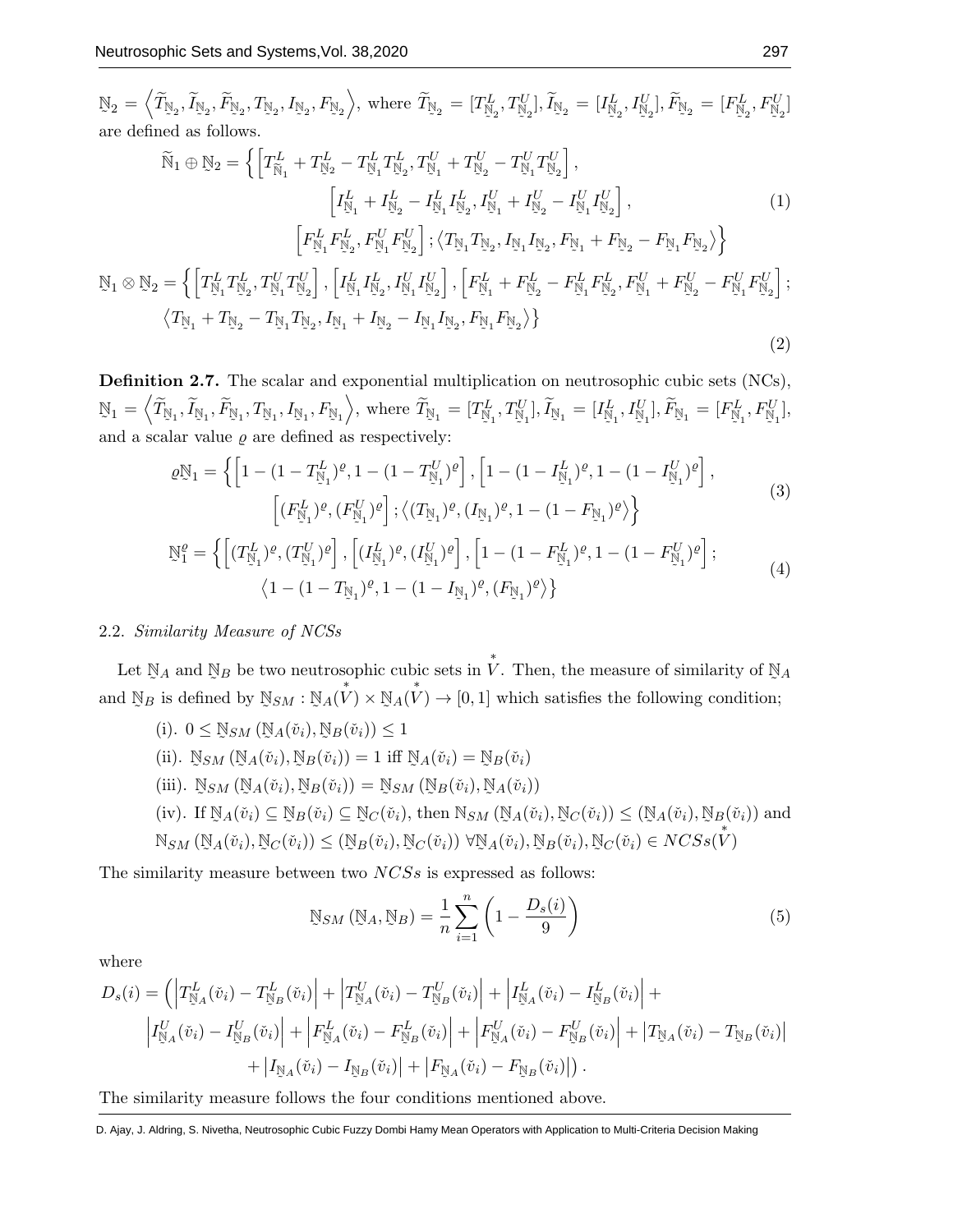Definition 2.8. Let ˜  $\mathbb N$  be neutrosophic cubic fuzzy set in  $\overset{*}{V},$  then the support of neutrosophic cubic fuzzy set  $\mathbb{N}^*$  is defined by ˜

$$
\begin{aligned} \n\tilde{\mathbb{N}}^* &= \left\{ \left[ T^L_{\tilde{\mathbb{N}}}(\tilde{v}), T^U_{\tilde{\mathbb{N}}}(\tilde{v}) \right] \supset [0,0], \left[ I^L_{\tilde{\mathbb{N}}}(\tilde{v}), I^U_{\tilde{\mathbb{N}}}(\tilde{v}) \right] \supset [0,0], \left[ F^L_{\tilde{\mathbb{N}}}(\tilde{v}), F^U_{\tilde{\mathbb{N}}}(\tilde{v}) \right] \subset [1,1]; \\ \n\langle T_{\tilde{\mathbb{N}}}(\tilde{v}) > 0, I_{\tilde{\mathbb{N}}}(\tilde{v}) > 0, F_{\tilde{\mathbb{N}}}(\tilde{v}) < 1 \rangle \left| \tilde{v} \in V \right. \right\} \n\end{aligned}
$$

**Definition 2.9.** Let  $\mathbb{N}$  be a non empty neutrosophic cubic fuzzy number given by  $\mathbb{N}$  =  $\left\langle \widetilde{T}_{\mathbb{N}}, \widetilde{I}_{\mathbb{N}}, \widetilde{F}_{\mathbb{N}}, T_{\mathbb{N}}, I_{\mathbb{N}}, F_{\mathbb{N}} \right\rangle$ , where  $\widetilde{T}_{\mathbb{N}} = [T_{\mathbb{N}}^L, T_{\mathbb{N}}^U], \widetilde{I}_{\mathbb{N}} = [I_{\mathbb{N}}^L, I_{\mathbb{N}}^U], \widetilde{F}_{\mathbb{N}} = [F_{\mathbb{N}}^L, F_{\mathbb{N}}^U],$  then its fu  $\mathbb{E}_{\mathbb{N}}\Big$ , where  $\widetilde{T}_{\mathbb{N}} = [T_{\mathbb{N}}^{L}]$  $\tilde{\phantom{a}}$  $T_{\mathbb{N}}^{L},T_{\mathbb{N}}^{U}$  $\tilde{\phantom{a}}$  $[\mathcal{I}^U_{\mathbb{N}}], \widetilde{I}_{\mathbb{N}} = [I^L_{\mathbb{N}}]$  $\tilde{\phantom{a}}$  $_{\mathbb{N}}^{L},I_{\mathbb{N}}^{U}$ ˜  $\left[ \begin{smallmatrix} U \ \mathbb{N} \end{smallmatrix} \right], \widetilde{F}_{\mathbb{N}} \ = \ \left[ F_{\mathbb{N}}^{L} \right]$  $\tilde{\phantom{a}}$  $F_{\mathbb N}^L, F_{\mathbb N}^U$  $\tilde{\phantom{a}}$  $\mathbb{N}^{U}$ , then its functions for ranking, accuracy and certainty can be stated as follows:

<span id="page-5-0"></span>
$$
s(\mathbb{N}) = \frac{\left[4 + T_{\mathbb{N}}^{L}(\tilde{v}) - I_{\mathbb{N}}^{L}(\tilde{v}) + T_{\mathbb{N}}^{U}(\tilde{v}) - I_{\mathbb{N}}^{U}(\tilde{v}) - I_{\mathbb{N}}^{U}(\tilde{v})\right]}{6} + \frac{\left[2 + T_{\mathbb{N}}(\tilde{v}) - I_{\mathbb{N}}(\tilde{v}) - I_{\mathbb{N}}(\tilde{v})\right]}{3},\tag{6}
$$

$$
a(\mathbb{N}) = \frac{\left[ \left( T_{\mathbb{N}}^{L}(\check{v}) - F_{\mathbb{N}}^{L}(\check{v}) + T_{\mathbb{N}}^{U}(\check{v}) - F_{\mathbb{N}}^{U}(\check{v}) \right) / 2 + T_{\mathbb{N}}(\check{v}) - F_{\mathbb{N}}(\check{v}) \right]}{2},\tag{7}
$$

$$
c(\mathbb{N}) = \frac{\left[ \left( T_{\mathbb{N}}^{L}(\check{v}) + T_{\mathbb{N}}^{U}(\check{v}) \right) / 2 + T_{\mathbb{N}}(\check{v}) \right]}{2}; \qquad s(\mathbb{N}), a(\mathbb{N}), c(\mathbb{N}) \in [0, 1]
$$
(8)

Definition 2.10. Let  $\mathbb{N}_1$  and  $\mathbb{N}_2$  be two non empty neutrosophic cubic values, where  $S_{\mathbb{N}_1}$  and  $S_{\mathbb{N}_2}$  are score values and  $H_{\mathbb{N}_1}$  and  $H_{\mathbb{N}_2}$  are accuracy functions of  $\mathbb{N}_1$  and  $\mathbb{N}_2$  respectively  $\mathbb{N}_1$  and  $\mathbb{N}_2$  respectively.

(1) If  $S_{\mathbb{N}_1} > S_{\mathbb{N}_2} \Rightarrow \mathbb{N}_1 > \mathbb{N}_2$  $\mathbb{Z}_1$   $\mathbb{Z}_2$   $\mathbb{Z}_1$   $\mathbb{Z}_2$   $\mathbb{Z}_2$ (2)  $S_{\mathbb{N}_1} = S_{\mathbb{N}_2}$  and  $H_{\mathbb{N}_1} > H_{\mathbb{N}_2} \Rightarrow \mathbb{N}_1 > \mathbb{N}_2$  ;  $H_{\mathbb{N}_1} = H_{\mathbb{N}_2} \Rightarrow \mathbb{N}_1 = \mathbb{N}_2$ 

## 3. Neutrosophic Cubic Dombi Hamy Mean Operation

**Definition 3.1.** The operator Hamy Mean  $(HM)$  is stated as follows:

$$
HM^{(\mu)} = (\mathbb{N}_1, \mathbb{N}_2, \dots, \mathbb{N}_k) = \frac{\sum\limits_{1 \leq \dots < k_{(\mu)} < \dots \leq k} \left(\prod_{j=1}^{\mu} \mathbb{N}_{ij}\right)^{1/\mu}}{C_k^{\mu}}
$$

where  $\mu$  is a parameter,  $\mu = 1, 2, \ldots, k$  and  $k_1, k_2, \ldots, k_{\mu}$  are  $\mu$  integer values taken from the set  $(1, 2, ..., k)$  of k,  $C_k^{\mu}$  $\mu_k^{\mu}$  is the binomial co-efficient,  $C_k^{\mu} = \frac{k!}{\mu!(k-1)!}$  $\mu!(k-\mu)!$ 

Definition 3.2. Dombi has formulated a generator for the development of Dombi T-norm and T-conorm that is shown as follows:

$$
D(p,q) = \frac{1}{1 + \left(\left(\frac{1-p}{p}\right)^{\varrho} + \left(\frac{1-q}{q}\right)^{\varrho}\right)^{1/\varrho}}, \quad D^{c}(p,q) = 1 - \frac{1}{1 + \left(\left(\frac{p}{1-p}\right)^{\varrho} + \left(\frac{q}{1-q}\right)^{\varrho}\right)^{1/\varrho}}
$$

where  $\rho > 0$ ,  $(p, q) \in [0, 1]$ .

D. Ajay, J. Aldring, S. Nivetha, Neutrosophic Cubic Fuzzy Dombi Hamy Mean Operators with Application to Multi-Criteria Decision Making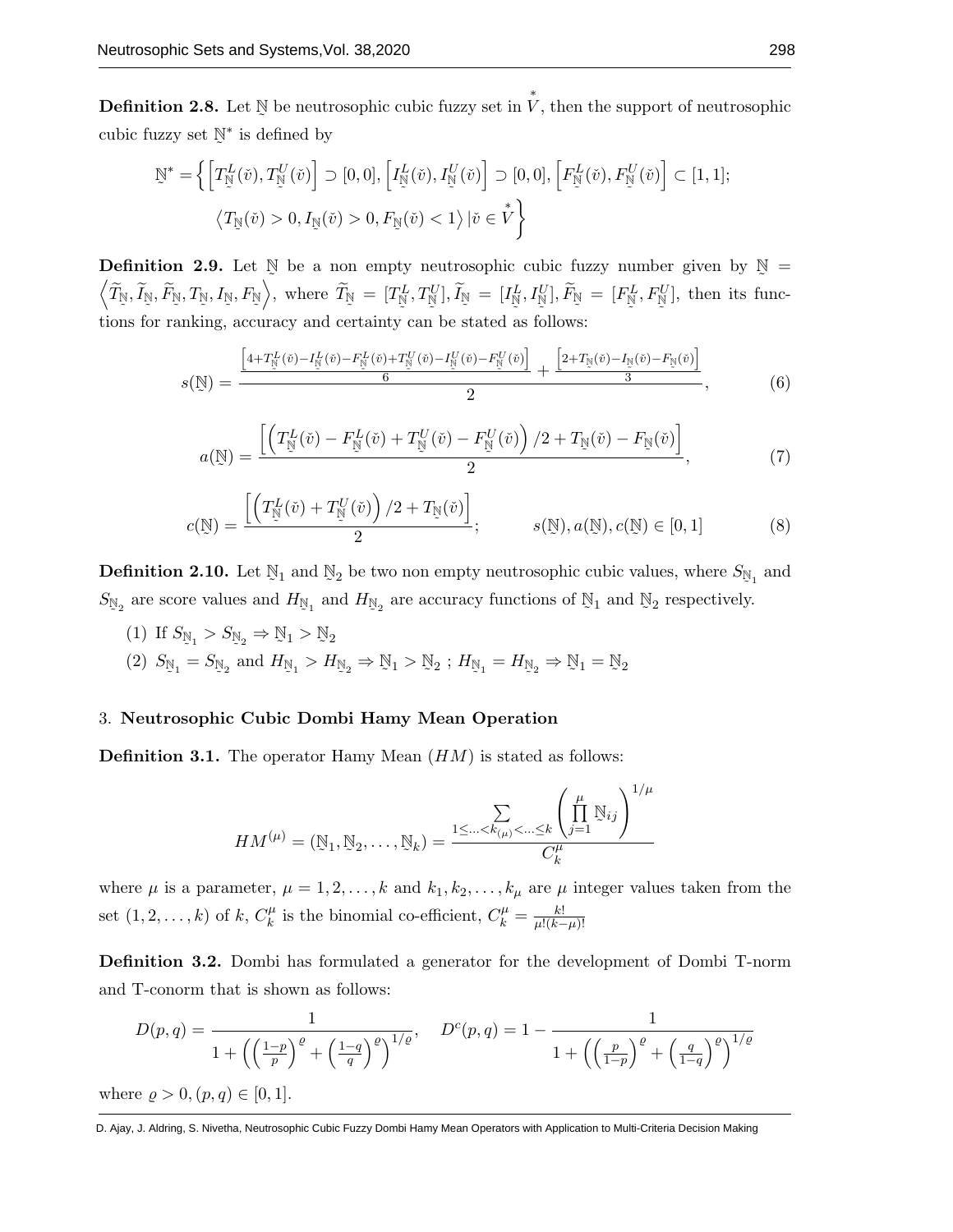Definition 3.3. For two neutrosophic cubic sets (NCs),  $\mathbb{N}_1 = \langle \widetilde{T}_1, \widetilde{I}_1, \widetilde{F}_1, T_1, I_1, F_1 \rangle$ , where  $\widetilde{T}_1 = [T_1^L, T_1^U], \widetilde{I}_1 = [I_1^L, I_1^U], \widetilde{F}_1 = [F_1^L, F_1^U], \text{ and}$  $\mathbb{N}_2 = \left\langle \widetilde{T}_2, \widetilde{I}_2, \widetilde{F}_2, T_2, I_2, F_2 \right\rangle$ , where  $\widetilde{T}_2 =$  $[T_2^L, T_2^U], \tilde{I}_2 = [I_2^L, I_2^U], \tilde{F}_2 = [F_2^L, F_2^U].$  The basic Dombi Hamy operations are defined as follows:

$$
\mathbb{N}_{1} \oplus \mathbb{N}_{2} = \left\{ \left[ 1 - \frac{1}{1 + \left[ \left( \frac{T_{1}^{L}}{1 - T_{1}^{L}} \right)^{\varrho} + \left( \frac{T_{2}^{L}}{1 - T_{2}^{L}} \right)^{\varrho} \right]^{\frac{1}{\varrho}}, 1 - \frac{1}{1 + \left[ \left( \frac{T_{1}^{U}}{1 - T_{1}^{U}} \right)^{\varrho} + \left( \frac{T_{2}^{U}}{1 - T_{2}^{U}} \right)^{\varrho} \right]^{\frac{1}{\varrho}} \right] \right\}
$$
\n
$$
\left[ 1 - \frac{1}{1 + \left[ \left( \frac{I_{1}^{L}}{1 - I_{1}^{L}} \right)^{\varrho} + \left( \frac{I_{2}^{L}}{1 - I_{2}^{L}} \right)^{\varrho} \right]^{\frac{1}{\varrho}}}, 1 - \frac{1}{1 + \left[ \left( \frac{I_{1}^{U}}{1 - I_{1}^{U}} \right)^{\varrho} + \left( \frac{I_{2}^{U}}{1 - I_{2}^{U}} \right)^{\varrho} \right]^{\frac{1}{\varrho}} \right]},
$$
\n
$$
\left[ \frac{1}{1 + \left[ \left( \frac{1 - F_{1}^{L}}{F_{1}^{L}} \right)^{\varrho} + \left( \frac{1 - F_{2}^{L}}{F_{2}^{L}} \right)^{\varrho} \right]^{\frac{1}{\varrho}}}, \frac{1}{1 + \left[ \left( \frac{1 - F_{1}^{U}}{F_{1}^{U}} \right)^{\varrho} + \left( \frac{1 - F_{2}^{U}}{F_{2}^{U}} \right)^{\varrho} \right]^{\frac{1}{\varrho}} \right];
$$
\n
$$
\left\langle \frac{1}{1 + \left[ \left( \frac{1 - T_{1}}{T_{1}} \right)^{\varrho} + \left( \frac{1 - T_{2}}{T_{2}} \right)^{\varrho} \right]^{\frac{1}{\varrho}}}, \frac{1}{1 + \left[ \left( \frac{1 - I_{1}}{I_{1}} \right)^{\varrho} + \left( \frac{1 - I_{2}}{I_{2}} \right)^{\varrho} \right]^{\frac{1}{\varrho}}},
$$
\n
$$
1 - \frac{1}{1 + \left[ \left( \frac{F_{1}}
$$

$$
\mathbb{N}_{1} \otimes \mathbb{N}_{2} = \left\{ \left[ \frac{1}{1 + \left[ \left( \frac{1 - T_{1}^{L}}{T_{1}^{L}} \right)^{\varrho} + \left( \frac{1 - T_{2}^{L}}{T_{2}^{L}} \right)^{\varrho} \right]^{\frac{1}{\varrho}}}, \frac{1}{1 + \left[ \left( \frac{1 - T_{1}^{U}}{T_{1}^{U}} \right)^{\varrho} + \left( \frac{1 - T_{2}^{U}}{T_{2}^{U}} \right)^{\varrho} \right]^{\frac{1}{\varrho}}}, \right. \\ \left. \left[ \frac{1}{1 + \left[ \left( \frac{1 - I_{1}^{L}}{T_{1}^{L}} \right)^{\varrho} + \left( \frac{1 - I_{2}^{L}}{I_{2}^{L}} \right)^{\varrho} \right]^{\frac{1}{\varrho}}}, \frac{1}{1 + \left[ \left( \frac{1 - I_{1}^{U}}{T_{1}^{U}} \right)^{\varrho} + \left( \frac{1 - I_{2}^{U}}{I_{2}^{U}} \right)^{\varrho} \right]^{\frac{1}{\varrho}}}, \right. \\ \left. \left[ 1 - \frac{1}{1 + \left[ \left( \frac{F_{1}^{L}}{1 - F_{1}^{L}} \right)^{\varrho} + \left( \frac{F_{2}^{L}}{1 - F_{2}^{L}} \right)^{\varrho} \right]^{\frac{1}{\varrho}}}, 1 - \frac{1}{1 + \left[ \left( \frac{F_{1}^{U}}{1 - F_{1}^{U}} \right)^{\varrho} + \left( \frac{F_{2}^{U}}{1 - F_{2}^{U}} \right)^{\varrho} \right]^{\frac{1}{\varrho}}}, \right. \\ \left. \left\langle 1 - \frac{1}{1 + \left[ \left( \frac{T_{1}}{1 - T_{1}} \right)^{\varrho} + \left( \frac{T_{2}}{1 - T_{2}} \right)^{\varrho} \right]^{\frac{1}{\varrho}}}, 1 - \frac{1}{1 + \left[ \left( \frac{I_{1}}{1 - I_{1}} \right)^{\varrho} + \left( \frac{I_{2}}{1 - I_{2}} \right)^{\varrho} \right]^{\frac{1}{\varrho}}}, \frac{1}{1 + \left[ \left( \frac{I_{1}}{1 - I_{1}} \right)^{\varrho} + \left( \frac{I_{2
$$

D. Ajay, J. Aldring, S. Nivetha, Neutrosophic Cubic Fuzzy Dombi Hamy Mean Operators with Application to Multi-Criteria Decision Making

,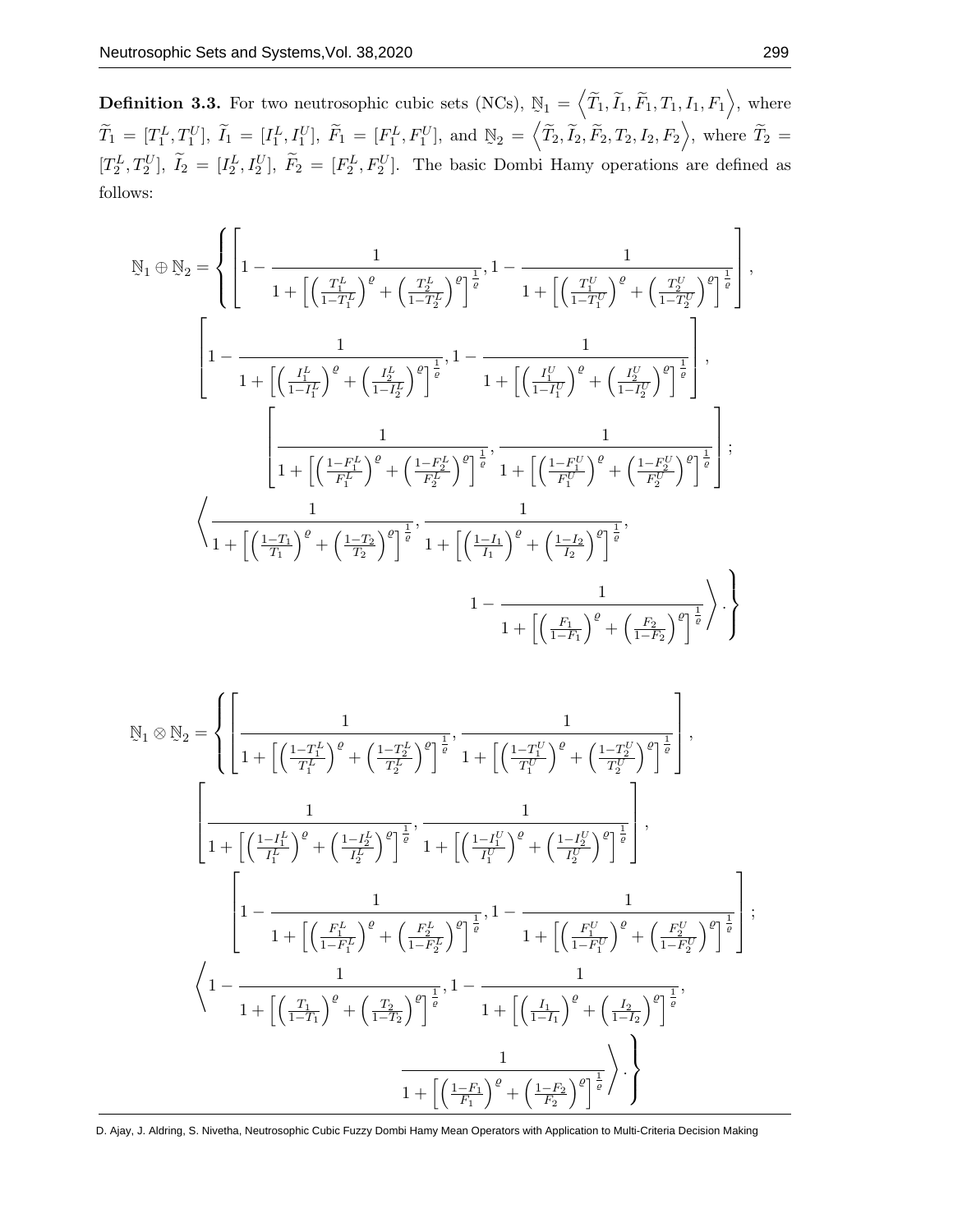$$
\vartheta \mathbb{N}_{1} = \left\{ \left[ 1 - \frac{1}{1 + \left[ \vartheta \left( \frac{T_{L}^{L}}{1 - T_{L}^{L}} \right)^{\vartheta} \right]^{\frac{1}{\vartheta}}, 1 - \frac{1}{1 + \left[ \vartheta \left( \frac{T_{L}^{U}}{1 - T_{L}^{U}} \right)^{\vartheta} \right]^{\frac{1}{\vartheta}} \right], \right. \\ \left. \left. \left[ 1 - \frac{1}{1 + \left[ \vartheta \left( \frac{I_{L}^{L}}{1 - I_{L}^{L}} \right)^{\vartheta} \right]^{\frac{1}{\vartheta}}}, 1 - \frac{1}{1 + \left[ \vartheta \left( \frac{I_{L}^{V}}{1 - I_{L}^{U}} \right)^{\vartheta} \right]^{\frac{1}{\vartheta}} \right], \right. \\ \left. \left. \left. \left[ \frac{1}{1 + \left[ \vartheta \left( \frac{1 - F_{L}^{L}}{F_{L}^{L}} \right)^{\vartheta} \right]^{\frac{1}{\vartheta}}}, \frac{1}{1 + \left[ \vartheta \left( \frac{1 - F_{L}^{U}}{F_{L}^{U}} \right)^{\vartheta} \right]^{\frac{1}{\vartheta}} \right]^{\frac{1}{\vartheta}} \right\}, \right. \\ \left. \left\langle \frac{1}{1 + \left[ \vartheta \left( \frac{1 - T_{L}}{T_{1}} \right)^{\vartheta} \right]^{\frac{1}{\vartheta}}}, \frac{1}{1 + \left[ \vartheta \left( \frac{1 - I_{L}}{T_{1}} \right)^{\vartheta} \right]^{\frac{1}{\vartheta}}}, 1 - \frac{1}{1 + \left[ \vartheta \left( \frac{F_{1}}{1 - F_{1}} \right)^{\vartheta} \right]^{\frac{1}{\vartheta}} \right\} \right\} \right\}
$$
  
\n
$$
\left[ \mathbb{N}_{1} \right]^{\vartheta} = \left\{ \left[ \frac{1}{1 + \left[ \vartheta \left( \frac{1 - T_{L}^{L}}{T_{L}^{L}} \right)^{\vartheta} \right]^{\frac{1}{\vartheta}}}, \frac{1}{1 + \left[ \vartheta \left( \frac{1 - T_{L}^{U}}{T_{L}^{U}} \right)^{\vartheta} \right]^{\frac{1}{\vartheta}} \right], \right. \\ \left. \left. \left[ \frac{1}{1 + \left[
$$

#### 4. Dombi Hamy Mean Aggregation Operators to Neutrosophic Cubic Numbers

The NCFDHM Operator: The NCFDHM Operator is defined as follows, based on the Dombi and Hamy mean operations

Theorem 4.1. Let  $\mathbb{N}_j = (\tilde{T}_j, \tilde{I}_j, \tilde{F}_j, T_j, I_j, F_j)$ , where  $\tilde{T}_j = [T_j^L, T_j^U]$ ,  $\tilde{I}_j = [I_j^L, I_j^U]$ ,  $\tilde{F}_j =$  $[F_j^L, F_j^U]$   $(j = 1, 2, ..., k)$  be a non empty collection of NCFNs. The compressed value by the NCFDHM operators is also an NCFNs where

$$
NCFDHM^{(\check{v})}(\mathbb{N}_1, \mathbb{N}_2, \dots, \mathbb{N}_k) = \bigoplus_{1 \leq \dots < k_{(\mu)} < \dots \leq k} \frac{\left(\bigotimes_{j=1}^{\mu} \mathbb{N}_{ij}\right)^{1/\mu}}{C_k^{\mu}}
$$

D. Ajay, J. Aldring, S. Nivetha, Neutrosophic Cubic Fuzzy Dombi Hamy Mean Operators with Application to Multi-Criteria Decision Making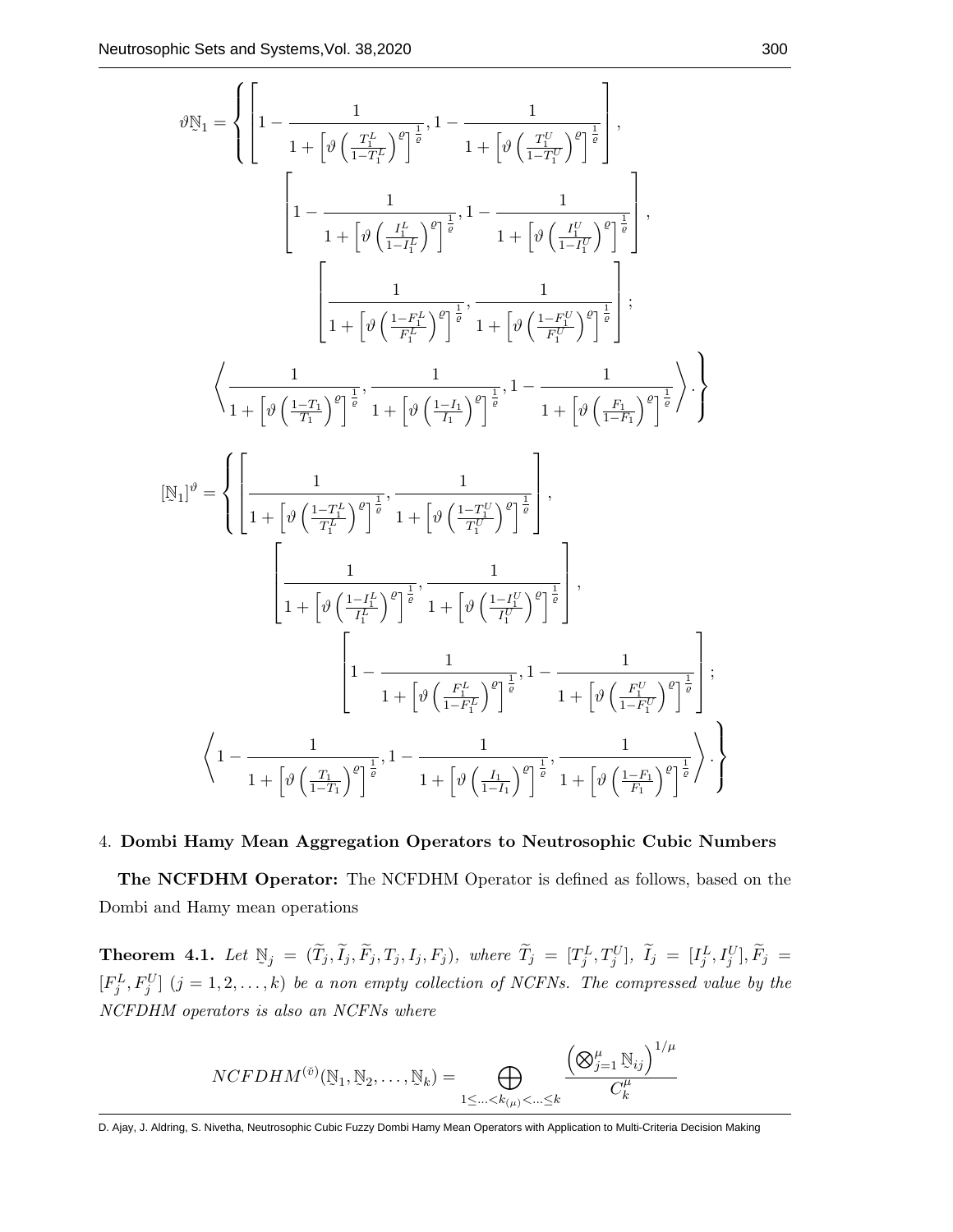

D. Ajay, J. Aldring, S. Nivetha, Neutrosophic Cubic Fuzzy Dombi Hamy Mean Operators with Application to Multi-Criteria Decision Making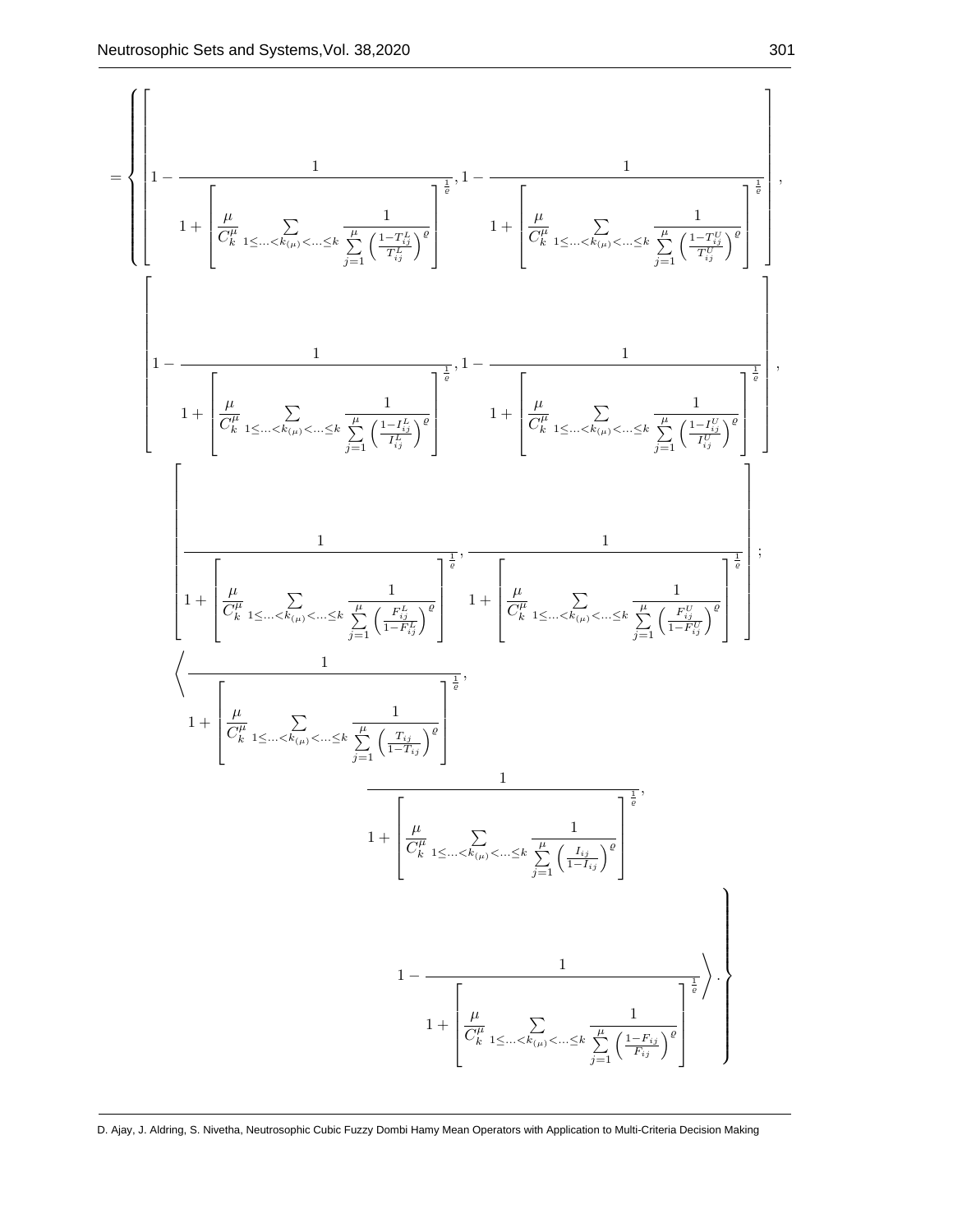Proof.

$$
\begin{split} \text{Let} \bigotimes_{j=1}^{ \mu} \mathbb{N}_{ij} &= \left\{\left[\frac{1}{1+\left[\sum\limits_{j=1}^{\mu}\left(\frac{1-T_{ij}^L}{T_{ij}^L}\right)^{\theta}\right]^{\frac{1}{\theta}}\right] \cdot \frac{1}{1+\left[\sum\limits_{j=1}^{\mu}\left(\frac{1-T_{ij}^L}{T_{ij}^L}\right)^{\theta}\right]^{\frac{1}{\theta}}}\right], \\ &\left[\frac{1}{1+\left[\sum\limits_{j=1}^{\mu}\left(\frac{1-t_{ij}^L}{T_{ij}^L}\right)^{\theta}\right]^{\frac{1}{\theta}}}, \frac{1}{1+\left[\sum\limits_{j=1}^{\mu}\left(\frac{1-t_{ij}^U}{T_{ij}^U}\right)^{\theta}\right]^{\frac{1}{\theta}}}\right], \\ &\left[1-\frac{1}{1+\left[\sum\limits_{j=1}^{\mu}\left(\frac{F_{ij}^L}{1-F_{ij}^L}\right)^{\theta}\right]^{\frac{1}{\theta}}}, 1-\frac{1}{1+\left[\sum\limits_{j=1}^{\mu}\left(\frac{F_{ij}^U}{1-F_{ij}^U}\right)^{\theta}\right]^{\frac{1}{\theta}}}\right]; \\ &\left\langle 1-\frac{1}{1+\left[\sum\limits_{j=1}^{\mu}\left(\frac{T_{ij}}{1-T_{ij}^L}\right)^{\theta}\right]^{\frac{1}{\theta}}}, 1-\frac{1}{1+\left[\sum\limits_{j=1}^{\mu}\left(\frac{F_{ij}^U}{1-T_{ij}^L}\right)^{\theta}\right]^{\frac{1}{\theta}}}, \frac{1}{1+\left[\sum\limits_{j=1}^{\mu}\left(\frac{1-T_{ij}^U}{T_{ij}^U}\right)^{\theta}\right]^{\frac{1}{\theta}}}\right], \\ &\left.\left.\left(\bigotimes_{j=1}^{\mu}\mathbb{N}_{ij}\right)^{1/\mu}=\left\{\left[\frac{1}{1+\left[\frac{1}{\mu}\sum\limits_{j=1}^{\mu}\left(\frac{1-T_{ij}^U}{T_{ij}^L}\right)^{\theta}\right]^{\frac{1}{\theta}}}, \frac{1}{1+\left[\frac{1}{\mu}\sum\limits_{j=1}^{\mu}\left(\frac{1-T_{ij}^U}{T_{ij}^U}\right)^{\theta}\right]^{\frac{1}{\theta}}}\right], \\ &\left[\frac{1}{1+\left[\frac{1}{\mu}\
$$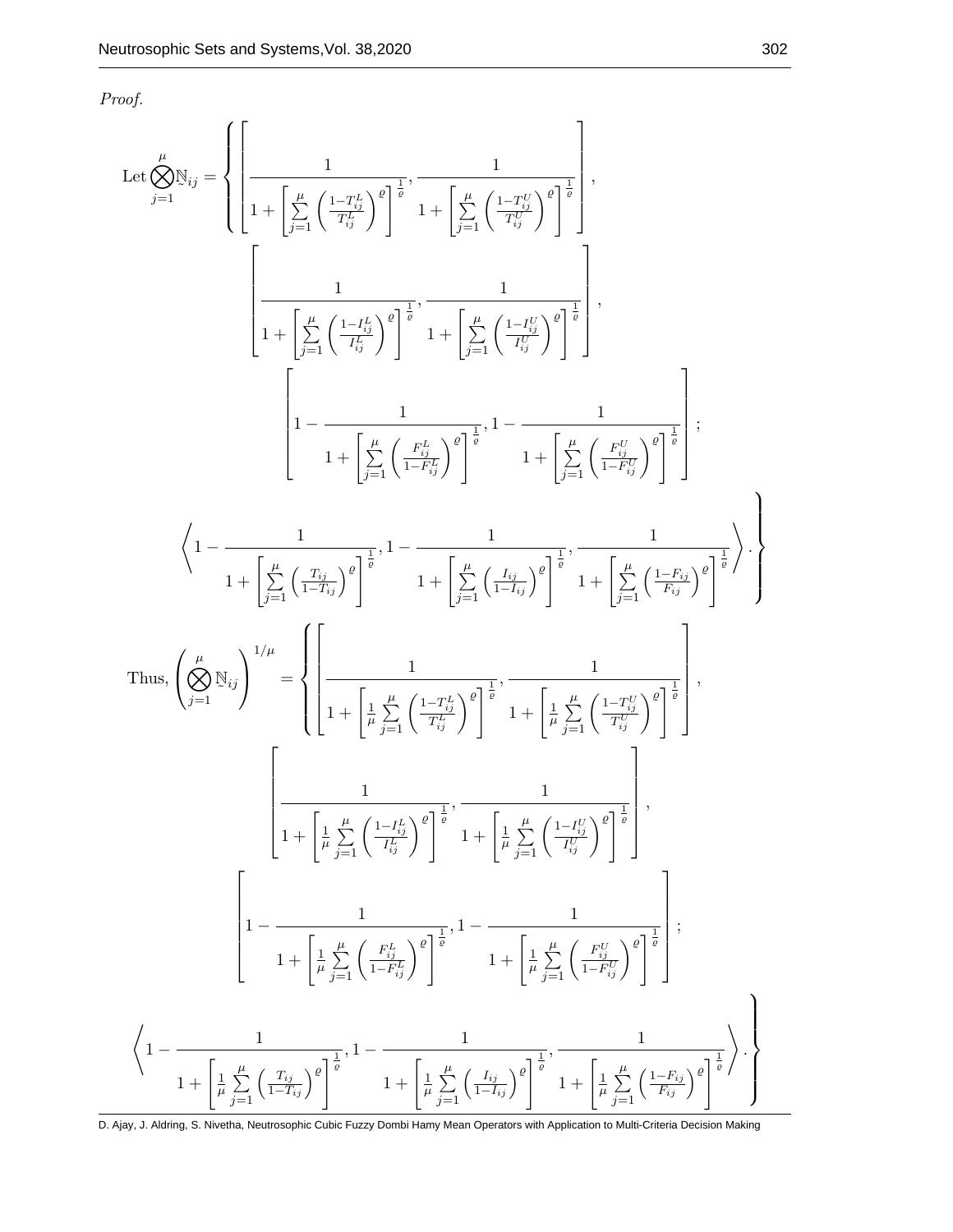

D. Ajay, J. Aldring, S. Nivetha, Neutrosophic Cubic Fuzzy Dombi Hamy Mean Operators with Application to Multi-Criteria Decision Making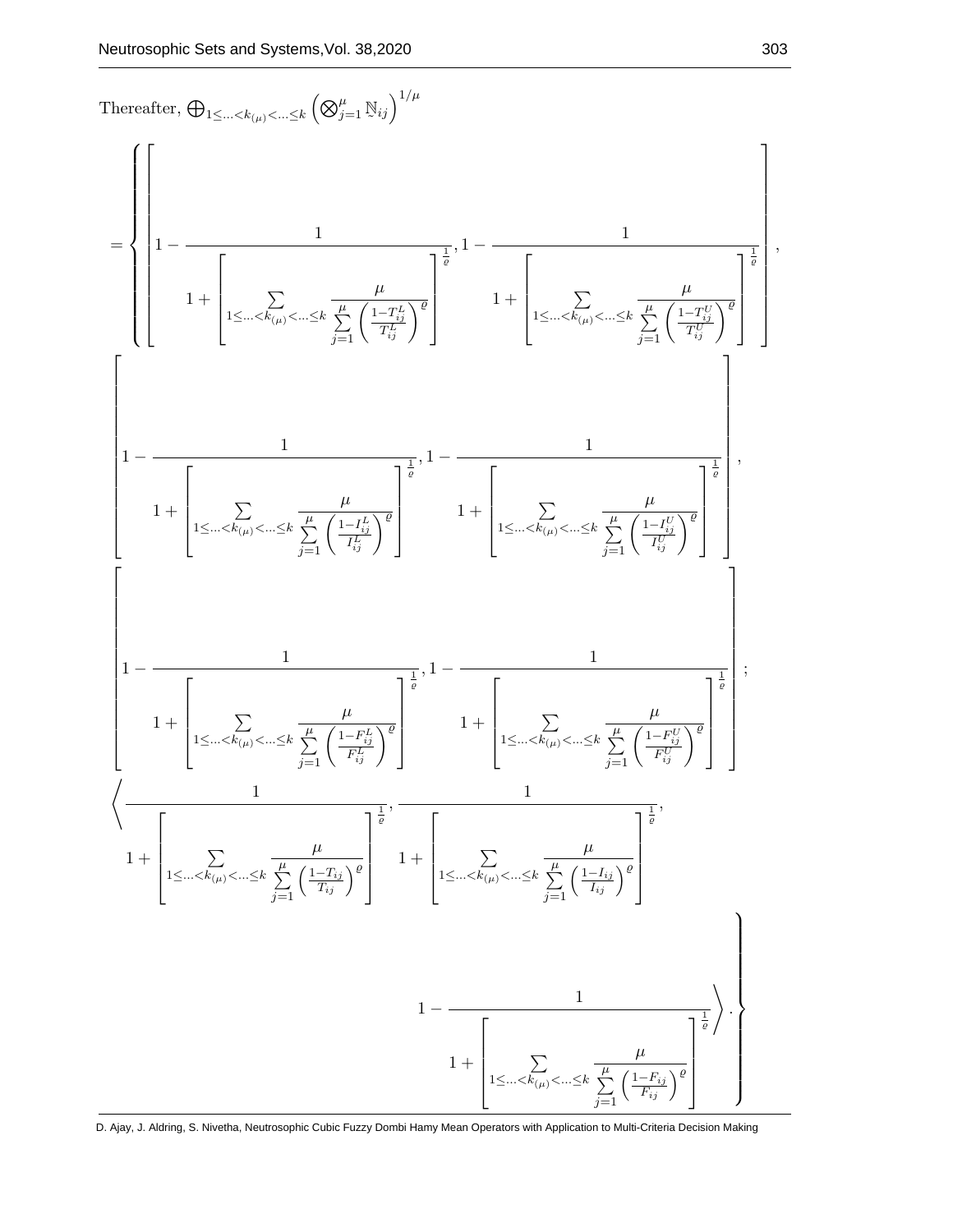Therefore, 
$$
NCFDHM^{(0)}(\mathbb{N}_{1}, \mathbb{N}_{2},..., \mathbb{N}_{k}) = \frac{\bigoplus_{1 \leq ... \leq k_{(p)} \leq ... \leq k} \bigotimes_{j=1}^{k} \frac{1}{\mathbb{N}_{ij}} \bigg)^{1/\mu}}{\binom{\mu}{k}} = \frac{\left[1 - \frac{1}{\left(\frac{\mu}{C_{k}}\sum_{1 \leq ... \leq k_{(p)} \leq ... \leq k} \sum_{j=1}^{n} \frac{1 - T_{ij}^{n}}{\left(\frac{1 - T_{ij}^{n}}{C_{k}}\right)^{\beta}}\right]^{1/2} + \left[\frac{\mu}{C_{k}}\sum_{1 \leq ... \leq k_{(p)} \leq ... \leq k} \frac{1}{\sum_{j=1}^{n} \left(\frac{1 - T_{ij}^{n}}{T_{ij}^{n}}\right)^{\beta}}\right]^{1/2}}\right]^{1/2}
$$
\n
$$
\left[1 - \frac{1}{\left[\frac{\mu}{C_{k}}\sum_{1 \leq ... \leq k_{(p)} \leq ... \leq k} \frac{1}{\sum_{j=1}^{n} \left(\frac{1 - T_{ij}^{n}}{T_{ij}^{n}}\right)^{\beta}}\right]^{1/2} + \left[\frac{\mu}{C_{k}}\sum_{1 \leq ... \leq k_{(p)} \leq ... \leq k} \frac{1}{\sum_{j=1}^{n} \left(\frac{1 - T_{ij}^{p}}{T_{ij}^{p}}\right)^{\beta}}\right]^{1/2}}\right]
$$
\n
$$
\left[1 + \left[\frac{\mu}{C_{k}}\sum_{1 \leq ... \leq k_{(p)} \leq ... \leq k} \frac{1}{\sum_{j=1}^{n} \left(\frac{P_{ij}^{n}}{1 - P_{ij}^{n}}\right)^{\beta}}\right]^{1/2} + \left[\frac{\mu}{C_{k}}\sum_{1 \leq ... \leq k_{(p)} \leq ... \leq k} \frac{1}{\sum_{j=1}^{n} \left(\frac{P_{ij}^{p}}{1 - P_{ij}^{p}}\right)^{\beta}}\right]^{1/2}}\right]
$$
\n
$$
\left\{\frac{1}{1 + \left[\frac{\mu}{C_{k}}\sum_{1 \leq ... \leq k_{(p)} \leq ... \leq k} \frac{1}{\sum_{j=1
$$

hence the proof.  $_\Box$ 

D. Ajay, J. Aldring, S. Nivetha, Neutrosophic Cubic Fuzzy Dombi Hamy Mean Operators with Application to Multi-Criteria Decision Making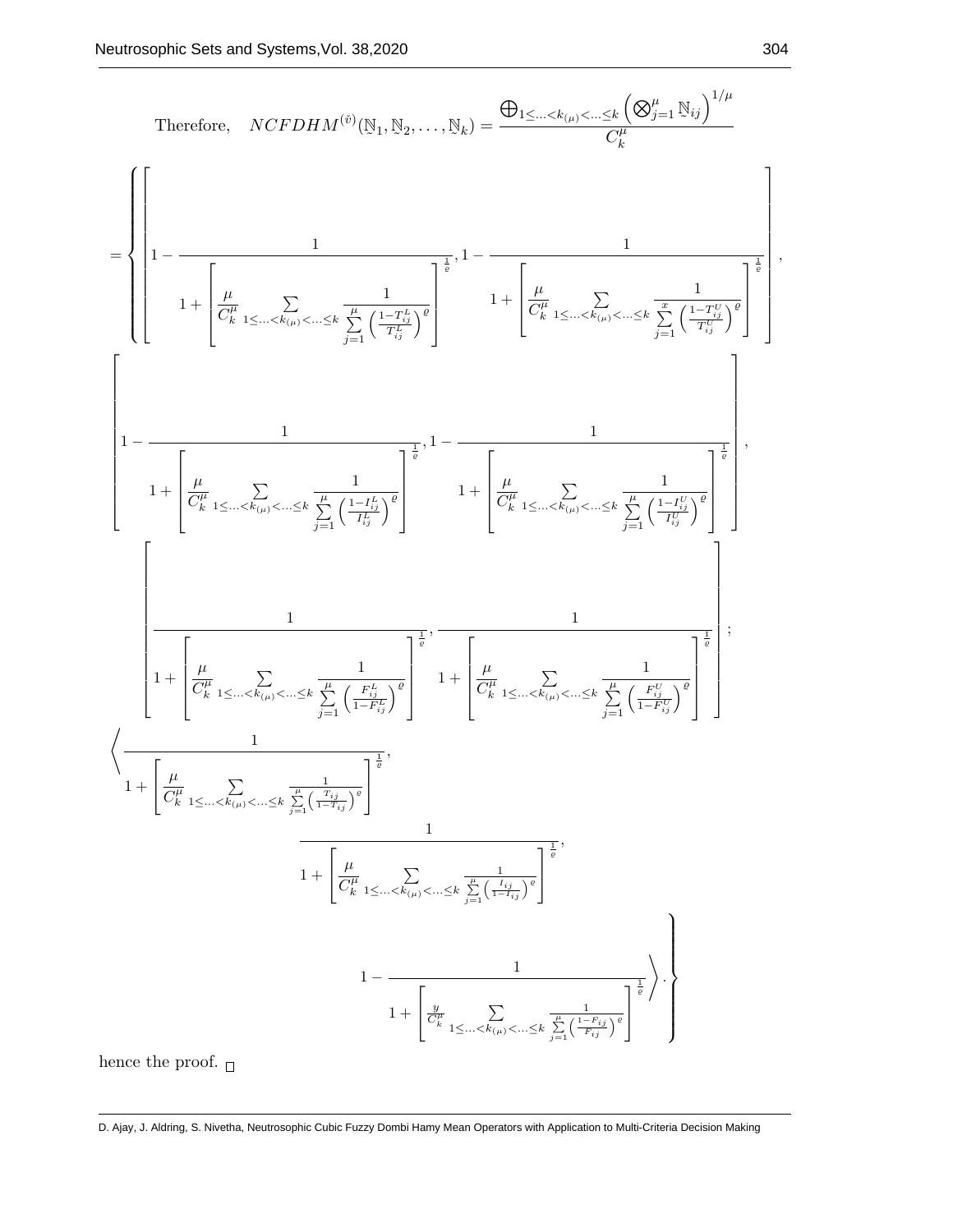Then we discuss some properties of NCFDHM Operator

**1.** Idempotency: If for all  $\mathbb{N}_j = \left\langle \widetilde{T}_j, \widetilde{I}_j, \widetilde{F}_j, T_j, I_j, F_j \right\rangle$ , where  $\widetilde{T}_j = [T_j^L, T_j^U],$ ˜  $\widetilde{I}_j = [I_j^L, I_j^U], \ \widetilde{F}_j = [F_j^L, F_j^U] \ (j = 1, 2, ..., k)$  are equal, that is,  $\mathbb{N}_j = \mathbb{N}$  $\mathbb N$  ∀j, then  $NCFDHM^{ \check{v}}($  $\mathbb{N}_1$ ,  $\mathbb{N}_2, \ldots,$  $\mathbb{N}_k$ ) =  $\tilde{\phantom{a}}$ N

**2. Commuatativity:** Let  $C_j = (\tilde{T}_j, \tilde{I}_j, \tilde{F}_j, T_j, I_j, F_j)$ , where  $\tilde{T}_j = [T_j^L, T_j^U], \tilde{I}_j = [I_j^L, I_j^U],$  $\widetilde{F}_j = [F_j^L, F_j^U]$   $(j = 1, 2, ..., k)$  is the collection of neutrosophic cubic numbers

$$
NCFDHM^{\check{v}}\left(\ddot{\mathbb{N}}_1, \ddot{\mathbb{N}}_2, \dots, \ddot{\mathbb{N}}_k\right) \text{ be any permutation of } NCFDHM^{(\check{v})}\left(\mathbb{N}_1, \mathbb{N}_2, \dots, \mathbb{N}_k\right)
$$

$$
NCFDHM^{(\check{v})}(\mathbb{N}_1), (\mathbb{N}_2), \dots, (\mathbb{N}_k) = NCFDHM^{(\check{v})}(\ddot{\mathbb{N}}_1), (\ddot{\mathbb{N}}_2), \dots, (\ddot{\mathbb{N}}_k)
$$

3. Monotonicity: Let  $C_j = \left\langle \widetilde{T}_j, \widetilde{I}_j, \widetilde{F}_j, T_j, I_j, F_j \right\rangle$ , where  $\widetilde{T}_j = [T_j^L, T_j^U], \widetilde{I}_j = [I_j^L, I_j^U],$  $\widetilde{F}_j = [F_j^L, F_j^U]$   $(j = 1, 2, ..., k)$  be the set of neutrosophic cubic numbers

If  $S_{C_j}(\check{v}) \geq S_{\mathbb{N}_j}(\check{v})$  and  $C_j(\check{v}) \geq \mathbb{N}_j(\check{v})$  then

$$
NCFDHM^{(\check{v})}(\mathbb{N}_1, \mathbb{N}_2, \dots, \mathbb{N}_k) \le NCFDHM^{\check{v}}(\mathcal{C}_1, \mathcal{C}_2, \dots, \mathcal{C}_k)
$$

4. Boundary: 
$$
\mathbb{N}_i^- \le NCFDHM^{(\tilde{v})}(\mathbb{N}_1), (\mathbb{N}_2), \dots, (\mathbb{N}_n) \le \mathbb{N}_i^+
$$
, where  
\n
$$
\tilde{\mathbb{N}}_i^- = \{ \inf \left( \left[ T_i^-, T_i^+ \right] \right), \sup \left( \left[ I_i^-, I_i^+ \right] \right), \sup \left( \left[ F_i^-, F_i^+ \right] \right), \min \left( T_i \right), \max \left( I_i \right), \max \left( F_i \right) \},
$$
\n
$$
\tilde{\mathbb{N}}_i^+ = \{ \sup \left( \left[ T_i^-, T_i^+ \right] \right), \inf \left( \left[ I_i^-, I_i^+ \right] \right), \inf \left( \left[ F_i^-, F_i^+ \right] \right), \max \left( T_i \right), \min \left( I_i \right), \min \left( F_i \right) \}.
$$

4.1. The Weighted NCFWDHM Aggregation Operator

Definition 4.2. Let  $\mathbb{N}_j = \left\langle \widetilde{T}_j, \widetilde{I}_j, \widetilde{F}_j, T_j, I_j, F_j \right\rangle$ , where  $\widetilde{T}_j = [T_j^L, T_j^U], \widetilde{I}_j = [I_j^L, I_j^U], \widetilde{F}_j =$  $[F_j^L, F_j^U]$   $(j = 1, 2, ..., k)$ , be a set of NCFNs. The NCFWDHM Operator is

$$
NCFWDHM_{w}^{(\check{v})}(\mathbb{N}_{1},\mathbb{N}_{2},\ldots,\mathbb{N}_{k})=\bigoplus_{1\leq\ldots\leq k_{(\mu)}<\ldots\leq k}\frac{\left(\bigotimes_{j=1}^{\mu}(\mathbb{N}_{ij})^{w_{ij}}\right)^{1/\mu}}{C_{k}^{\mu}}
$$

Theorem 4.3. Let  $\mathbb{N}_j = \left\langle \widetilde{T}_j, \widetilde{I}_j, \widetilde{F}_j, T_j, I_j, F_j \right\rangle$ , where  $\widetilde{T}_j = [T_j^L, T_j^U], \ \widetilde{I}_j = [I_j^L, I_j^U], \ \widetilde{F}_j = [T_j^L, I_j^U],$  $[F_j^L, F_j^U]$   $(j = 1, 2, ..., k)$  be a collection of non empty NCFNs. The compressed value by the NCFWDHM operators is also an NCFN where

$$
NCFWDHM_w^{(\check{v})}(\mathbb{N}_1, \mathbb{N}_2, \dots, \mathbb{N}_k) = \bigoplus_{1 \leq \dots < k_{(\mu)} < \dots \leq k} \frac{\left(\bigotimes_{j=1}^{\mu} (\mathbb{N}_{ij})^{w_{ij}}\right)^{1/\mu}}{C_k^{\mu}} =
$$

D. Ajay, J. Aldring, S. Nivetha, Neutrosophic Cubic Fuzzy Dombi Hamy Mean Operators with Application to Multi-Criteria Decision Making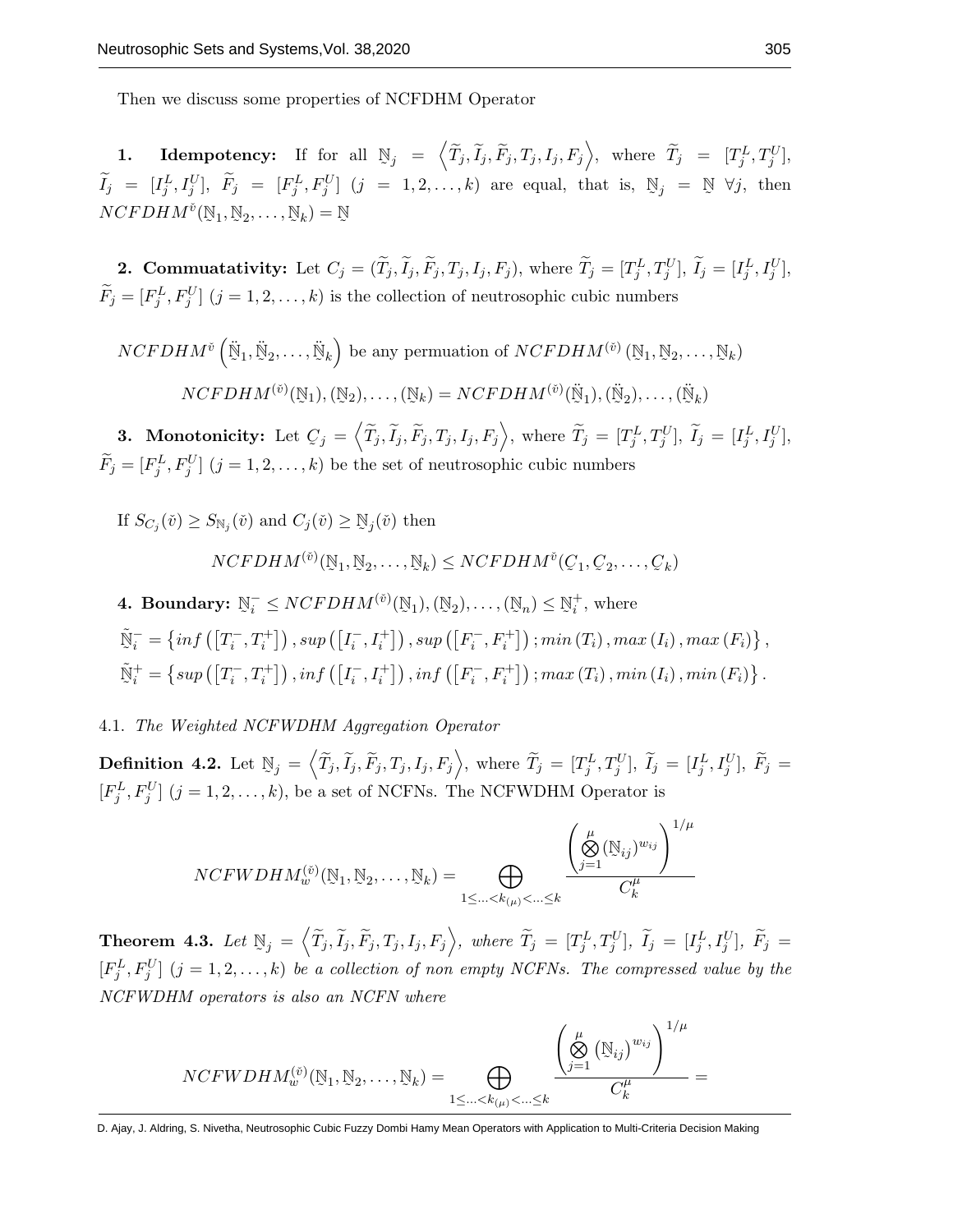

D. Ajay, J. Aldring, S. Nivetha, Neutrosophic Cubic Fuzzy Dombi Hamy Mean Operators with Application to Multi-Criteria Decision Making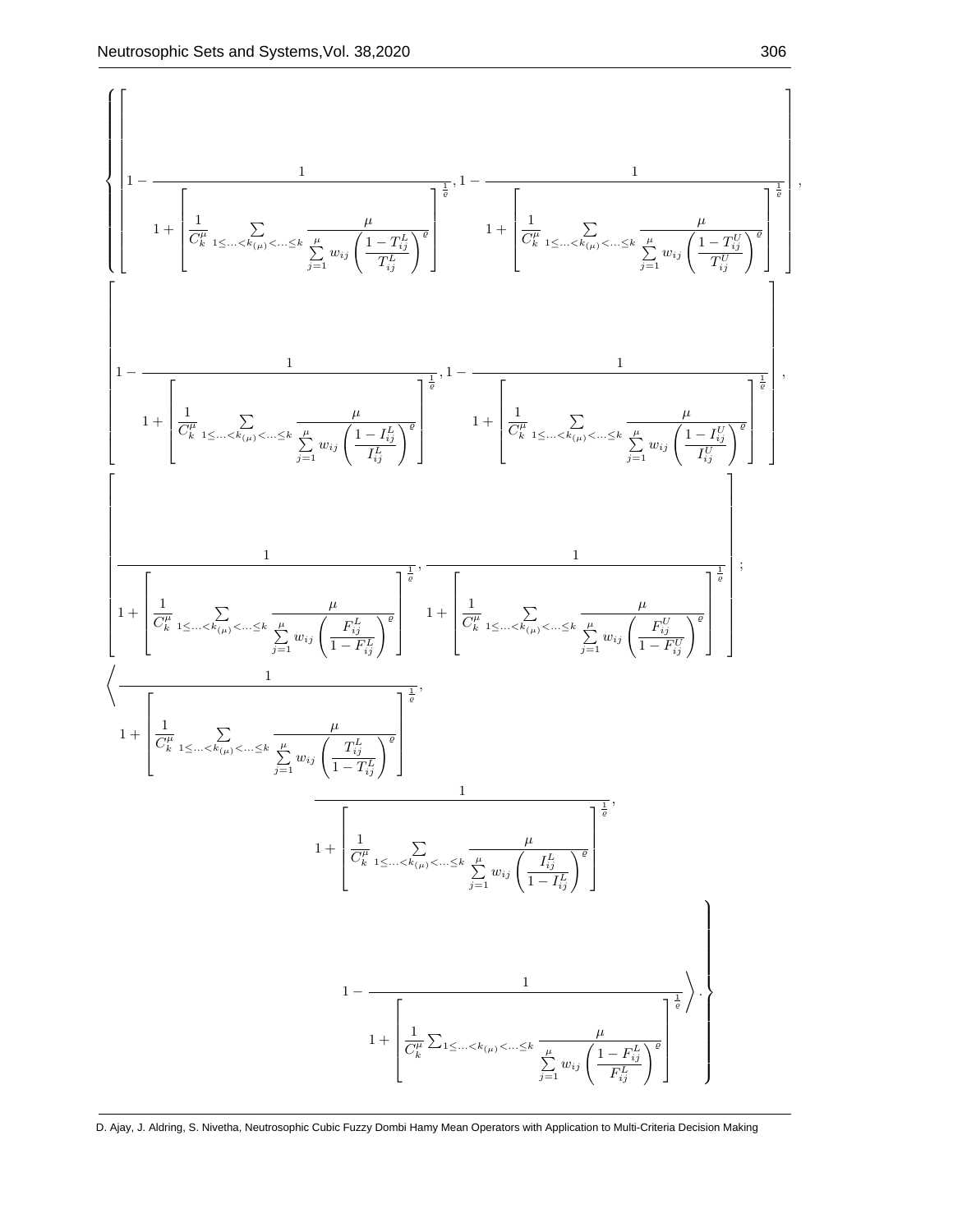Proof.

Let 
$$
\mathbb{N}_{ij}^{w_{ij}} = \left\{ \left[ \frac{1}{1 + \left[ w_{ij} \left( \frac{1 - T_{ij}^L}{T_{ij}^L} \right)^{\varrho} \right]^{\frac{1}{\varrho}}}, \frac{1}{1 + \left[ w_{ij} \left( \frac{1 - T_{ij}^U}{T_{ij}^U} \right)^{\varrho} \right]^{\frac{1}{\varrho}}} \right],
$$
\n
$$
\left[ \frac{1}{1 + \left[ w_{ij} \left( \frac{1 - I_{ij}^L}{I_{ij}^L} \right)^{\varrho} \right]^{\frac{1}{\varrho}}}, \frac{1}{1 + \left[ w_{ij} \left( \frac{1 - I_{ij}^U}{I_{ij}^U} \right)^{\varrho} \right]^{\frac{1}{\varrho}}} \right],
$$
\n
$$
\left[ 1 - \frac{1}{1 + \left[ w_{ij} \left( \frac{F_{ij}^L}{1 - F_{ij}^L} \right)^{\varrho} \right]^{\frac{1}{\varrho}}}, 1 - \frac{1}{1 + \left[ w_{ij} \left( \frac{F_{ij}^U}{1 - F_{ij}^U} \right)^{\varrho} \right]^{\frac{1}{\varrho}}} \right];
$$
\n
$$
\left\langle 1 - \frac{1}{1 + \left[ w_{ij} \left( \frac{T_{ij}}{1 - T_{ij}} \right)^{\varrho} \right]^{\frac{1}{\varrho}}}, 1 - \frac{1}{1 + \left( w_{ij} \left( \frac{I_{ij}}{1 - I_{ij}} \right)^{\varrho} \right)^{\frac{1}{\varrho}}}, \frac{1}{1 + \left[ w_{ij} \left( \frac{1 - F_{ij}}{F_{ij}} \right)^{\varrho} \right]^{\frac{1}{\varrho}}} \right\rangle \right\}
$$

$$
\begin{split} \bigotimes_{j=1}^{\mu}\left(\mathbb{N}_{ij}\right)^{w_{ij}} &= \left\{\left[\frac{1}{1+\left[\sum\limits_{j=1}^{\mu}w_{ij}\left(\frac{1-T_{ij}^{L}}{T_{ij}^{L}}\right)^{\varrho}\right]^{\frac{1}{\varrho}}},\frac{1}{1+\left[\sum\limits_{j=1}^{\mu}w_{ij}\left(\frac{1-T_{ij}^{L}}{T_{ij}^{L}}\right)^{\varrho}\right]^{\frac{1}{\varrho}}}\right],\\ \left[\frac{1}{1+\left[\sum\limits_{j=1}^{\mu}w_{ij}\left(\frac{1-I_{ij}^{L}}{I_{ij}^{L}}\right)^{\varrho}\right]^{\frac{1}{\varrho}}},\frac{1}{1+\left[\sum\limits_{j=1}^{\mu}w_{ij}\left(\frac{1-I_{ij}^{U}}{I_{ij}^{U}}\right)^{\varrho}\right]^{\frac{1}{\varrho}}}\right],\\ \left[1-\frac{1}{1+\left[\sum\limits_{j=1}^{\mu}w_{ij}\left(\frac{F_{ij}^{L}}{1-F_{ij}^{L}}\right)^{\varrho}\right]^{\frac{1}{\varrho}}},1-\frac{1}{1+\left[\sum\limits_{j=1}^{\mu}w_{ij}\left(\frac{F_{ij}^{U}}{1-F_{ij}^{U}}\right)^{\varrho}\right]^{\frac{1}{\varrho}}}\right];\\ \left\langle1-\frac{1}{1+\left[\sum\limits_{j=1}^{\mu}w_{ij}\left(\frac{T_{ij}}{1-T_{ij}^{L}}\right)^{\varrho}\right]^{\frac{1}{\varrho}}},1-\frac{1}{1+\left[\sum\limits_{j=1}^{\mu}w_{ij}\left(\frac{I_{ij}}{1-I_{ij}}\right)^{\varrho}\right]^{\frac{1}{\varrho}}},\frac{1}{1+\left[\sum\limits_{j=1}^{\mu}w_{ij}\left(\frac{1-F_{ij}}{F_{ij}}\right)^{\varrho}\right]^{\frac{1}{\varrho}}}\right\rangle.\right\} \end{split}
$$

D. Ajay, J. Aldring, S. Nivetha, Neutrosophic Cubic Fuzzy Dombi Hamy Mean Operators with Application to Multi-Criteria Decision Making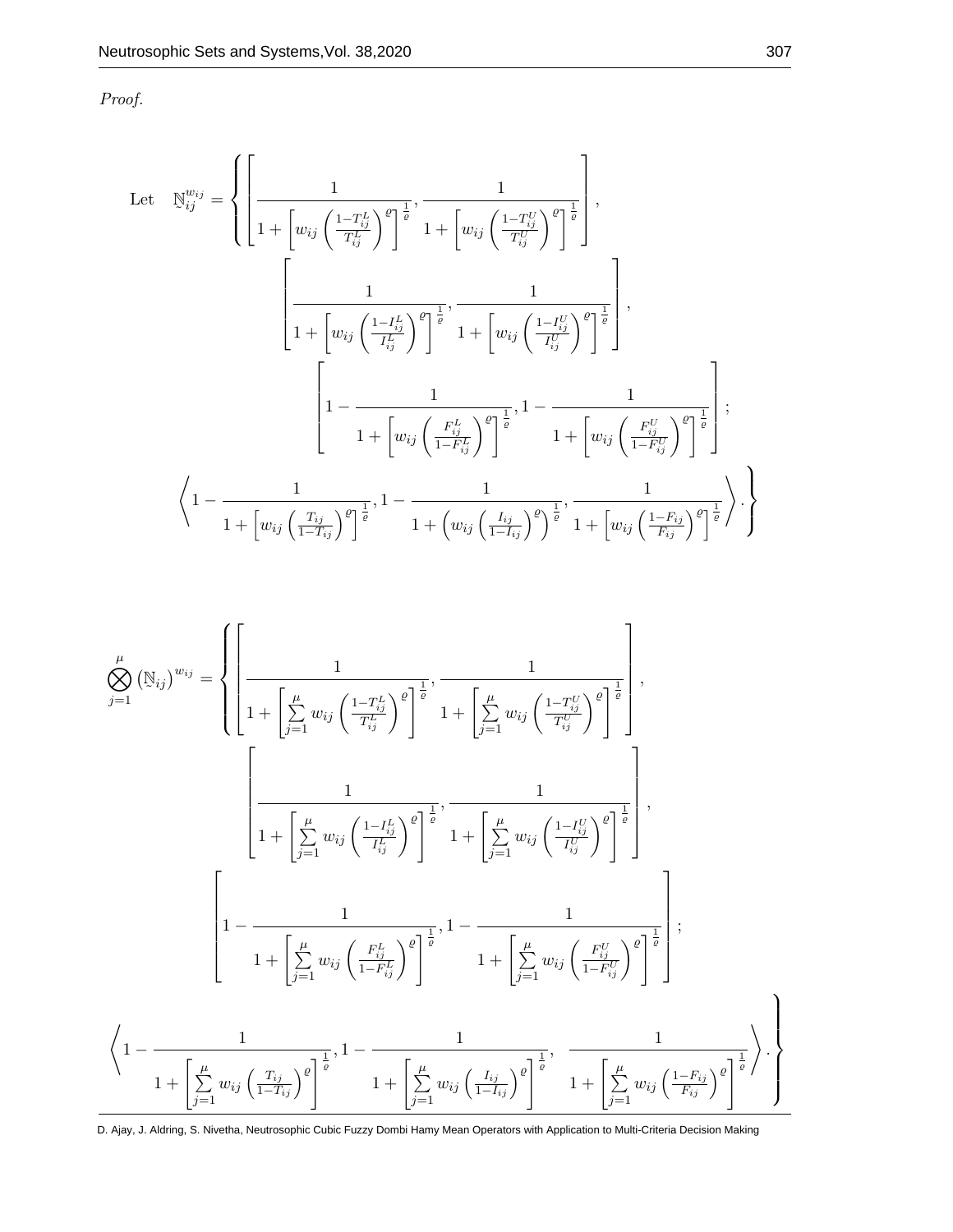Therefore,

$$
\left(\bigotimes_{j=1}^{ \mu}(\mathbb{N}_{ij})^{w_{ij}}\right)^{1/\mu} = \left\{\left[\frac{1}{1+\left[\frac{1}{\mu}\sum_{j=1}^{\mu}w_{ij}\left(\frac{1-T_{ij}^{L}}{T_{ij}^{L}}\right)^{2}\right]^{\frac{1}{2}},\frac{1}{1+\left[\frac{1}{\mu}\sum_{j=1}^{\mu}w_{ij}\left(\frac{1-T_{ij}^{L}}{T_{ij}^{L}}\right)^{2}\right]^{\frac{1}{2}}}\right],
$$
\n
$$
\left[\frac{1}{1+\left[\frac{1}{\mu}\sum_{j=1}^{\mu}w_{ij}\left(\frac{1-I_{ij}^{L}}{I_{ij}^{L}}\right)^{2}\right]^{\frac{1}{\theta}}},\frac{1}{1+\left[\frac{1}{\mu}\sum_{j=1}^{\mu}w_{ij}\left(\frac{1-I_{ij}^{L}}{I_{ij}^{L}}\right)^{2}\right]^{\frac{1}{\theta}}}\right],
$$
\n
$$
\left[1-\frac{1}{1+\left[\frac{1}{\mu}\sum_{j=1}^{\mu}w_{ij}\left(\frac{F_{ij}^{L}}{1-F_{ij}^{L}}\right)^{2}\right]^{\frac{1}{\theta}}},1-\frac{1}{1+\left[\frac{1}{\mu}\sum_{j=1}^{\mu}w_{ij}\left(\frac{F_{ij}^{L}}{1-F_{ij}^{L}}\right)^{2}\right]^{\frac{1}{\theta}}}\right],
$$
\n
$$
\left\langle1-\frac{1}{1+\left[\frac{1}{\mu}\sum_{j=1}^{\mu}w_{ij}\left(\frac{T_{ij}}{1-T_{ij}}\right)^{2}\right]^{\frac{1}{\theta}}},\frac{1}{1+\left[\frac{1}{\mu}\sum_{j=1}^{\mu}w_{ij}\left(\frac{I_{ij}}{1-I_{ij}}\right)^{2}\right]^{\frac{1}{\theta}}},\frac{1}{1+\left[\frac{1}{\mu}\sum_{j=1}^{\mu}w_{ij}\left(\frac{1-F_{ij}}{F_{ij}}\right)^{2}\right]^{\frac{1}{\theta}}}\right],
$$
\n
$$
\left[\left|1-\frac{1}{1+\left[\frac{1}{\mu}\sum_{1\le...\le k_{(p)}<...\le k}\left(\bigotimes_{j=1}^{\mu}(N_{ij})^{w_{ij}}\right)^{1/\mu}\right]^{\frac{1}{\theta}}},
$$

D. Ajay, J. Aldring, S. Nivetha, Neutrosophic Cubic Fuzzy Dombi Hamy Mean Operators with Application to Multi-Criteria Decision Making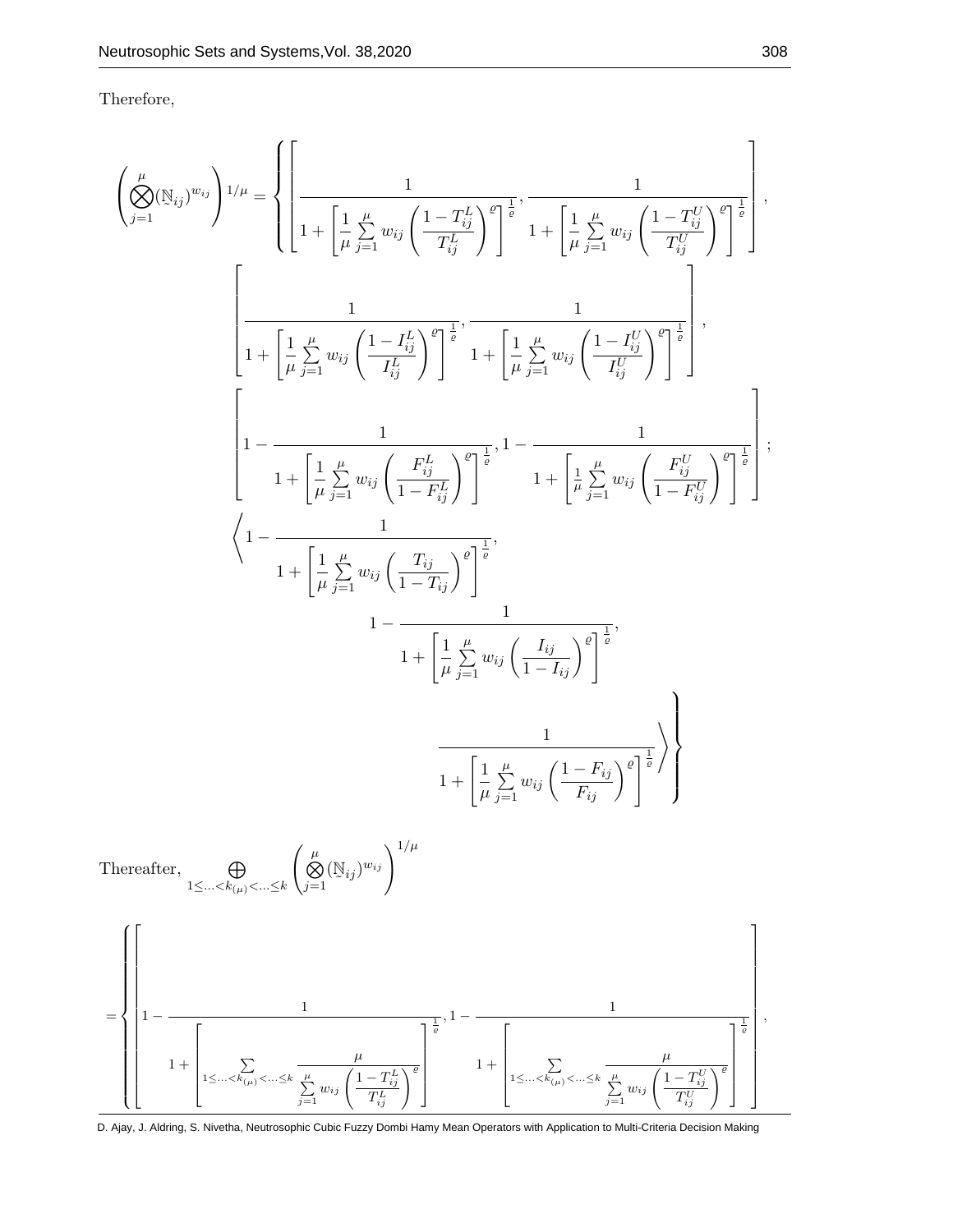,

$$
\left\{\begin{array}{c}1-\frac{1}{\left(1+\left[\displaystyle\sum_{1\leq...\leq k_{(p)}}<\ldots\leq k\right]\displaystyle\sum_{j=1}^{\mu}w_{ij}\left(\frac{1-I_{ij}^{L}}{I_{ij}^{L}}\right)^{2}\right]^{2}}-\frac{1}{1+\left[\displaystyle\sum_{1\leq...\leq k_{(p)}}<\ldots\leq k\frac{\mu}{\sum_{j=1}^{\mu}w_{ij}\left(\frac{1-I_{ij}^{L}}{I_{ij}^{L}}\right)^{2}}\right]^{2}}\right]^{2}\\\ \\-\left[\frac{1}{1+\left[\displaystyle\sum_{1\leq...\leq k_{(p)}<\ldots\leq k}\frac{\mu}{\sum_{j=1}^{\mu}w_{ij}\left(\frac{F_{ij}^{L}}{1-F_{ij}^{L}}\right)^{\theta}}\right]^{2}}+\left[\displaystyle\sum_{1\leq...\leq k_{(p)}<\ldots\leq k}\frac{\mu}{\sum_{j=1}^{\mu}w_{ij}\left(\frac{F_{ij}^{L}}{1-F_{ij}^{L}}\right)^{\theta}}\right]^{2}}\right];\\\ \\\left\{\frac{1}{1+\left[\displaystyle\sum_{1\leq...\leq k_{(p)}<\ldots\leq k}\frac{\mu}{\sum_{j=1}^{\mu}w_{ij}\left(\frac{T_{ij}^{L}}{1-T_{ij}^{L}}\right)^{\theta}}\right]^{2}},\\\frac{1}{1+\left[\displaystyle\sum_{1\leq...\leq k_{(p)}<\ldots\leq k}\frac{\mu}{\sum_{j=1}^{\mu}w_{ij}\left(\frac{I_{ij}^{L}}{1-I_{ij}^{L}}\right)^{\theta}}\right]^{2}},\\\frac{1}{1+\left[\displaystyle\sum_{1\leq...\leq k_{(p)}<\ldots\leq k}\frac{\mu}{\sum_{j=1}^{\mu}w_{ij}\left(\frac{I-F_{ij}^{L}}{1-F_{ij}^{L}}\right)^{\theta}}\right]^{2}}\right];\\\end{array}
$$
Therefore,  

$$
NCFWDHM_{w}^{(\theta)}(\mathbb{N}_{1},\mathbb{N}_{2},\ldots,\mathbb{N}_{k})=\frac{1\leq...\leq k_{(p)}<\ldots\leq k}\left(\sum_{j=1}^{\mu}w_{ij}\left(\frac{1-F_{ij}^{L}}{F_{ij}^{L}}\right)^{\theta}\right)}{\left(\sum_{j
$$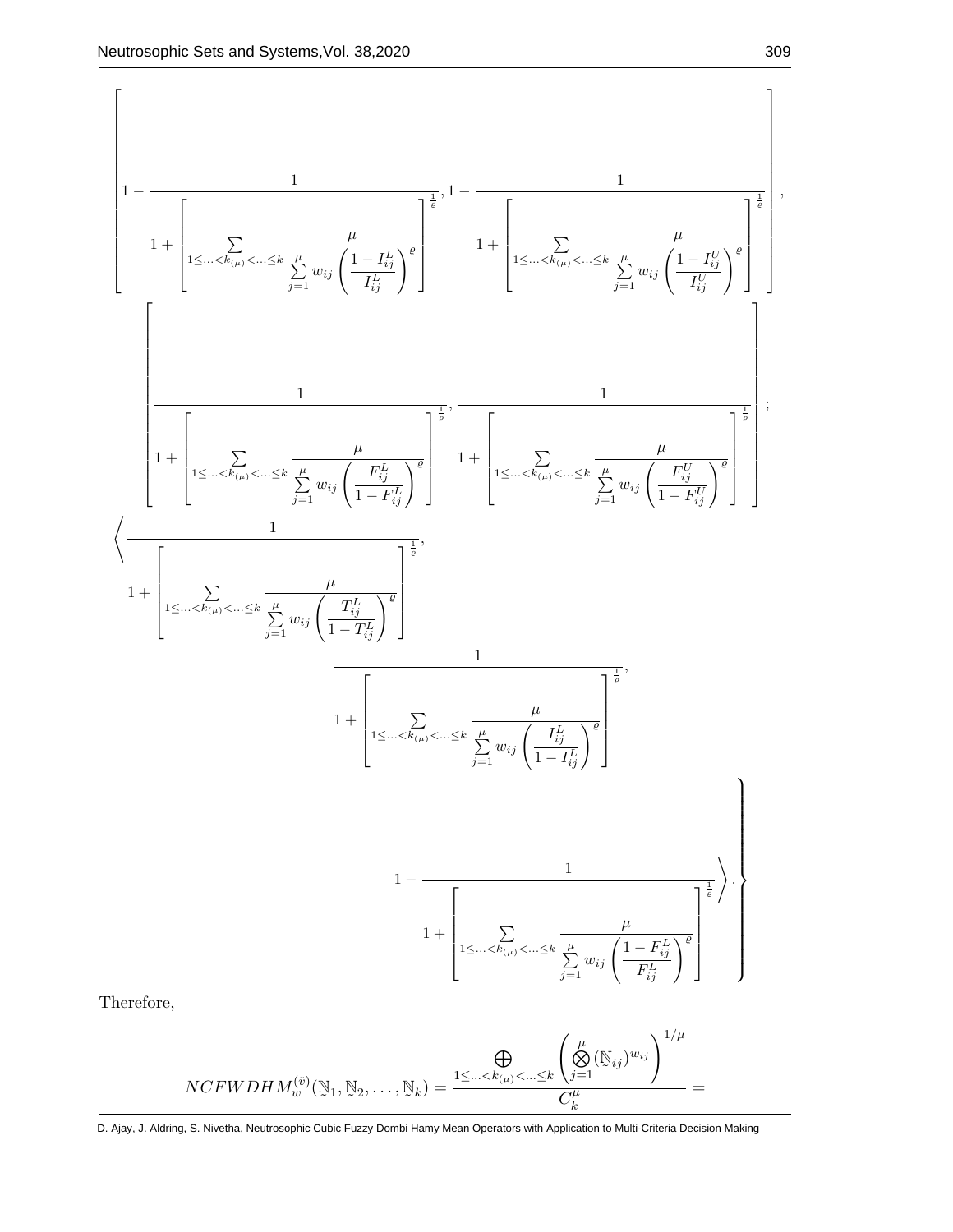$$
\left\{\left[1-\frac{1}{\left[\frac{1}{C_{k}^{n}}\sum_{1\leq...\leq k_{(p)}}\sum_{\omega_{i}\leq...\leq k}\frac{\mu}{\sum_{j=1}^{n}w_{ij}\left(\frac{1-T_{ij}^{L}}{T_{ij}^{L}}\right)^{2}}\right]^{\frac{1}{q}}-\frac{1}{1+\left[\frac{1}{C_{k}^{n}}\sum_{1\leq...\leq k_{(p)}\leq...\leq k}\frac{\mu}{\sum_{j=1}^{n}w_{ij}\left(\frac{1-T_{ij}^{L}}{T_{ij}^{L}}\right)^{2}}\right]^{\frac{1}{q}}\right],\\1-\frac{1}{\left[1-\frac{1}{\left[\frac{1}{C_{k}^{n}}\sum_{1\leq...\leq k_{(p)}\leq...\leq k}\frac{\mu}{\sum_{j=1}^{n}w_{ij}\left(\frac{1-T_{ij}^{L}}{T_{ij}^{L}}\right)^{2}}\right]^{\frac{1}{q}}}\right]+\left[\frac{1}{C_{k}^{n}}\sum_{1\leq...\leq k_{(p)}\leq...\leq k}\frac{\mu}{\sum_{j=1}^{n}w_{ij}\left(\frac{1-T_{ij}^{L}}{T_{ij}^{L}}\right)^{2}}\right]^{\frac{1}{q}}\right],\\1+\left[\frac{1}{C_{k}^{n}}\sum_{1\leq...\leq k_{(p)}\leq...\leq k}\frac{\mu}{\sum_{j=1}^{n}w_{ij}\left(\frac{T_{ij}^{L}}{T_{ij}^{L}}\right)^{2}}\right]^{\frac{1}{q}}\right],\\1+\left[\frac{1}{C_{k}^{n}}\sum_{1\leq...\leq k_{(p)}\leq...\leq k}\frac{\mu}{\sum_{j=1}^{n}w_{ij}\left(\frac{T_{ij}^{L}}{1-T_{ij}^{L}}\right)^{2}}\right]^{\frac{1}{q}}},\\1+\left[\frac{1}{C_{k}^{n}}\sum_{1\leq...\leq k_{(p)}\leq...\leq k}\frac{\mu}{\sum_{j=1}^{n}w_{ij}\left(\frac{T_{ij}^{L}}{1-T_{ij}^{L}}\right)^{2}}\right]^{\frac{1}{q}}},\\1+\left[\frac{1}{C_{k}^{n}}\sum_{1\leq...\leq k_{(p)}\leq...\leq k}\frac{\mu}{\sum_{j=1}^{n}w_{ij}\left(\frac{T_{ij}^{L
$$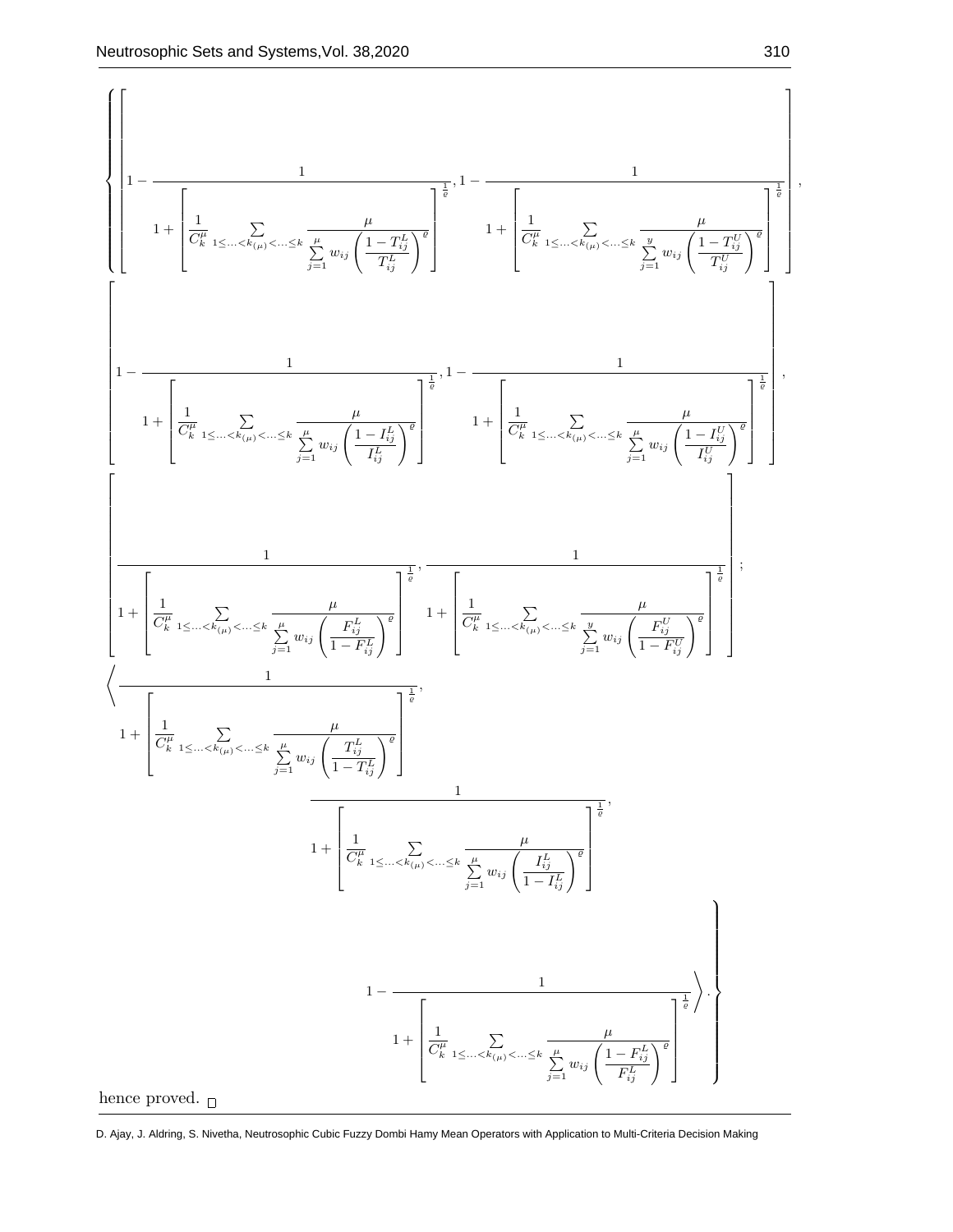#### 5. Algorithms and Illustration of the Proposed MCDM Method

## 5.1. Algorithm 1

**Step 1.** For an MCDM problem, a neutrosophic cubic decision matrix  $A = (a_{ij})_{n \times k}$  is constructed

Step 2. Fix corresponding relative ideal point over attributes of neutrosophic cubic sets

$$
\mathbb{N}_{C_i}^* = \left\{ \left[ \max \left\{ \mathcal{I}_{\mathbb{N}^*}^L \right\}, \max \left\{ \mathcal{I}_{\mathbb{N}^*}^U \right\} \right], \left[ \min \left\{ \mathcal{I}_{\mathbb{N}^*}^L \right\}, \min \left\{ \mathcal{I}_{\mathbb{N}^*}^U \right\} \right], \left[ \min \left\{ \mathcal{F}_{\mathbb{N}^*}^L \right\}, \min \left\{ \mathcal{F}_{\mathbb{N}^*}^U \right\} \right], \left[ \min \left\{ \mathcal{F}_{\mathbb{N}^*}^L \right\}, \min \left\{ \mathcal{F}_{\mathbb{N}^*}^U \right\} \right], \left[ \min \left\{ \mathcal{F}_{\mathbb{N}^*}^L \right\}, \min \left\{ \mathcal{F}_{\mathbb{N}^*}^U \right\} \right], \left[ \min \left\{ \mathcal{F}_{\mathbb{N}^*}^L \right\}, \min \left\{ \mathcal{F}_{\mathbb{N}^*}^U \right\} \right], \left[ \min \left\{ \mathcal{F}_{\mathbb{N}^*}^U \right\} \right], \left[ \min \left\{ \mathcal{F}_{\mathbb{N}^*}^U \right\} \right], \left[ \min \left\{ \mathcal{F}_{\mathbb{N}^*}^U \right\} \right], \left[ \min \left\{ \mathcal{F}_{\mathbb{N}^*}^U \right\} \right], \left[ \min \left\{ \mathcal{F}_{\mathbb{N}^*}^U \right\} \right], \left[ \min \left\{ \mathcal{F}_{\mathbb{N}^*}^U \right\} \right], \left[ \min \left\{ \mathcal{F}_{\mathbb{N}^*}^U \right\} \right], \left[ \min \left\{ \mathcal{F}_{\mathbb{N}^*}^U \right\} \right], \left[ \min \left\{ \mathcal{F}_{\mathbb{N}^*}^U \right\} \right], \left[ \min \left\{ \mathcal{F}_{\mathbb{N}^*}^U \right\} \right], \left[ \min \left\{ \mathcal{F}_{\mathbb{N}^*}^U \right\} \right], \left[ \min \left\{ \mathcal{F}_{\mathbb{N}
$$

**Step 3.** Calculate similarity measure between corresponding alternatives  $A_1, A_2, \ldots, A_n$  and relative ideal point of neutrosophic cubic sets  $\tilde{\ }$  $\mathbb{N}_C^* = \mathbb{N}$  $\mathbb{N}_{C_i}^*(j=1,2,3,\ldots,k)$  using equation[.5](#page-4-0)

$$
S\left(A_i, \mathbb{N}_{C}^*\right) \quad \forall i = 1, 2, 3, \dots, n
$$

**Step 4.** Choose the best alternatives  $A_i$  according to similarity values of  $S(A_i)$ , ˜  $\mathbb{N}_{C}^{*}$ ), for all  $i = 1, 2, \ldots, n$ 

## 5.2. Algorithm 2

**Step 1.** For an MCDM problem, a neutrosophic cubic decision matrix  $A = (a_{ij})_{n \times k}$  is constructed

Step 2. Compute neutrosophic cubic aggregated vaules for each alternative over attributes by  $NCFWDHM^{(\check{v})}_{w}(\mathbb{N}_1,$  $\mathbb{N}_2, \ldots,$  $\mathbb{N}_k$ )

Step 3. Utilize the score formula (Eq[.6\)](#page-5-0) to obtain the score values of the alternatives.

**Step 4.** Rank the alternatives  $A_i$  according to score values.

#### 5.3. Illustration of the Models

In this section, an illustration has been chosen on the basis of finding the poor from among the target group based on education level, employment and income. We employ the proposed multi criteria decision making algorithms to the chosen problem. Here we have taken the households of target group of people as alternatives  $A_i(i = 1, 2, 3, \ldots, n)$  and we consider the attributes employment  $(C_1)$ , education level  $(C_2)$  and income  $(C_3)$ . The values are represented by neutrosophic cubic numbers which covers both interval and individual poverty information.

D. Ajay, J. Aldring, S. Nivetha, Neutrosophic Cubic Fuzzy Dombi Hamy Mean Operators with Application to Multi-Criteria Decision Making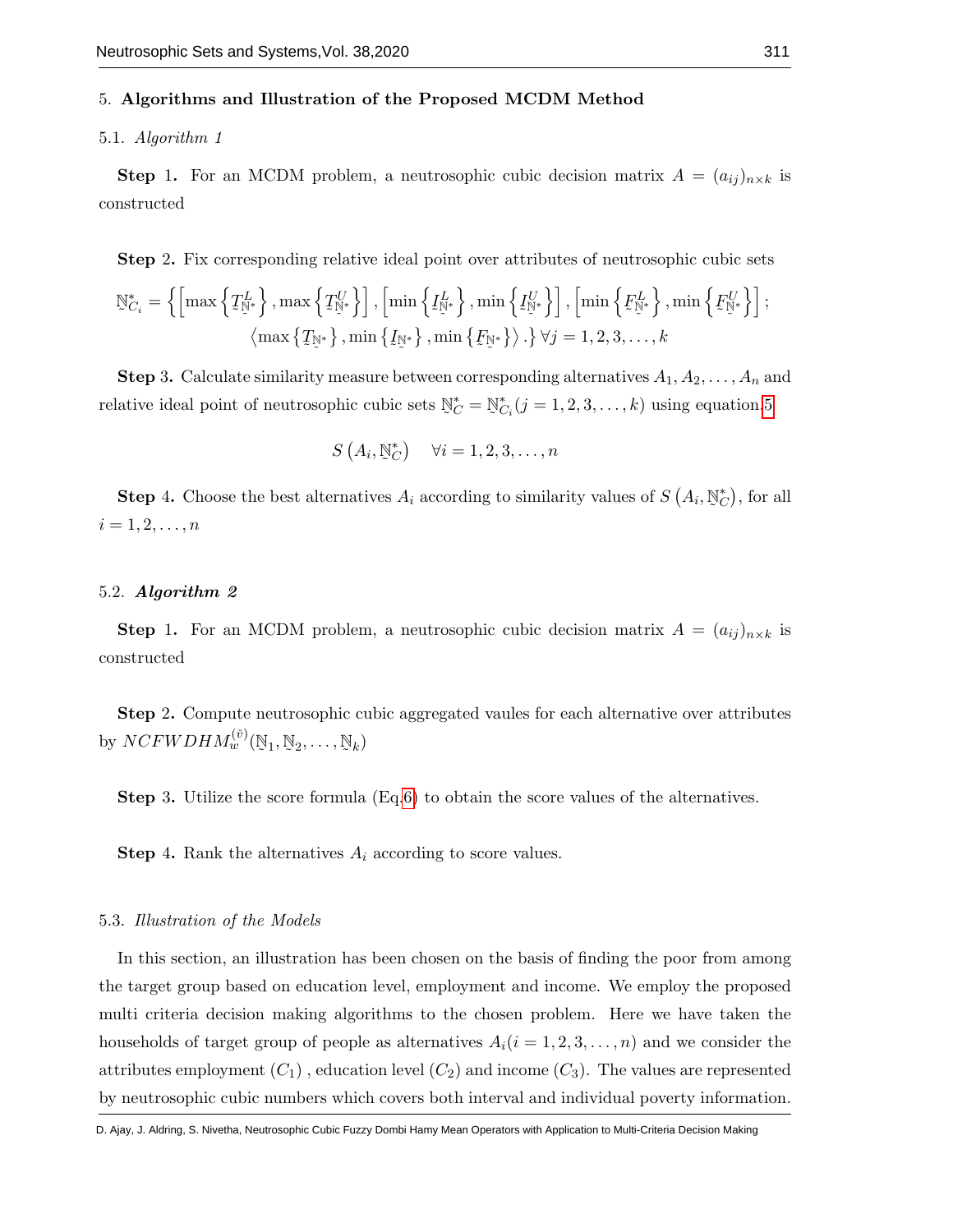The decision matrix is given as follows:

$$
DM = \begin{Bmatrix}\nC_1 & C_2 & C_3 \\
A_1 & [0.5, 0.6], & [0.1, 0.3], \\
[0.2, 0.4]; & \langle 0.6, 0.2, 0.3 \rangle \\
A_2 & [0.2, 0.3]; & \langle 0.7, 0.1, 0.2 \rangle \\
A_3 & [0.1, 0.3]; & \langle 0.6, 0.2, 0.3 \rangle \\
A_4 & [0.7, 0.8], & [0.1, 0.2], \\
[0.1, 0.2]; & \langle 0.8, 0.1, 0.2 \rangle\n\end{Bmatrix}\n\begin{bmatrix}\n0.5, 0.6], & [0.1, 0.3], \\
[0.2, 0.4]; & \langle 0.6, 0.2, 0.3 \rangle \\
[0.2, 0.3]; & \langle 0.6, 0.7 \rangle\n\end{bmatrix}\n\begin{bmatrix}\n0.6, 0.7, 0.8 \\
0.1, 0.2, 0.3 \\
0.2, 0.3, 0.4\n\end{bmatrix}\n\begin{bmatrix}\n0.7, 0.8, 0.9 \\
0.2, 0.3, 0.4 \\
0.3, 0.4, 0.5\n\end{bmatrix}\n\begin{bmatrix}\n0.8, 0.9\end{bmatrix}; & \langle 0.3, 0.4, 0.6, 0.7, 0.8\n\end{bmatrix}
$$
\n
$$
A_3 = \begin{bmatrix}\n0.4, 0.6, 0.7, 0.8 \\
0.1, 0.3, 0.4 \\
0.1, 0.2, 0.3\n\end{bmatrix}; \quad \langle 0.6, 0.2, 0.3, 0.4\n\end{bmatrix}\n\begin{bmatrix}\n0.2, 0.3, 0.4 \\
0.3, 0.4, 0.5\n\end{bmatrix}\n\begin{bmatrix}\n0.3, 0.4, 0.5 \\
0.5, 0.6, 0.5\n\end{bmatrix}\n\begin{bmatrix}\n0.4, 0.6, 0.7 \\
0.5, 0.6, 0.5\n\end{bmatrix}\n\begin{bmatrix}\n0.5, 0.6, 0.7 \\
0.6, 0.7, 0.8\n\end{bmatrix}\n\begin{bmatrix}\n0.6, 0.7, 0.8 \\
0
$$

5.4. Algorithm 1

Step 2. Corresponding relative ideal point over attributes of neutrosophic cubic sets

$$
\mathbb{N}_{C}^{*}: \left\langle \mathbb{N}_{C_{1}}^{*}, \mathbb{N}_{C_{2}}^{*}, \mathbb{N}_{C_{3}}^{*} \right\rangle
$$
\n
$$
\mathbb{N}_{C_{1}}^{*} = \{ [0.7, 0.8], [0.1, 0.2], [0.1, 0.2], \left\langle 0.8, 0.1, 0.2 \right\} \}
$$
\n
$$
\mathbb{N}_{C_{2}}^{*} = \{ [0.6, 0.7], [0.1, 0.2], [0.1, 0.3], \left\langle 0.7, 0.1, 0.2 \right\} \}
$$
\n
$$
\mathbb{N}_{C_{3}}^{*} = \{ [0.3, 0.5], [0.6, 0.7], [0.6, 0.7], \left\langle 0.4, 0.6, 0.7 \right\} \}
$$

**Step 3.** Similarity measure between alternatives  $A_1, A_2, \ldots, A_m$  and relative ideal point of neutrosophic cubic sets ˜  $N_C^*$ .

$$
S(A_1, \mathbb{N}_C^*) = 0.8778
$$
,  $S(A_2, \mathbb{N}_C^*) = 0.9370$ ,  $S(A_3, \mathbb{N}_C^*) = 0.9000$ ,  $S(A_4, \mathbb{N}_C^*) = 0.9778$ 

**Step 4.** The arrangement of alternatives according to similarity values of  $S(A_i)$ , ˜  $(\mathbb{N}_{\mathbb{C}}^*)$ ,  $i=$  $1, 2, \ldots, n.$   $A_4 > A_2 > A_3 > A_1$ 

### 5.5. Algorithm 2

Step 2. Let the weighted values of the attributes be  $W = (0.32, 0.38, 0.3)$ , respectively. Take  $\mu = 2$ ,  $\varrho = 2$  then using NCFWDHM operators on alternatives  $A_i$   $(i = 1, 2, 3, 4)$  we get the aggregated values as shown in table[.2](#page-19-0)

<span id="page-19-0"></span>

|       | Atlernatives Aggregated Values (NCFWDHM)                                                       |
|-------|------------------------------------------------------------------------------------------------|
| $A_1$ | $[0.5239, 0.6594], [0.1955, 0.4830], [0.2025, 0.4028]; \langle 0.4133, 0.2025, 0.4838 \rangle$ |
| $A_2$ | $[0.6296, 0.7528], [0.1953, 0.3527], [0.2025, 0.3040]; \langle 0.4616, 0.1011, 0.3536 \rangle$ |
| $A_3$ | $[0.5249, 0.6925], [0.3527, 0.4830], [0.2323, 0.3423]; \langle 0.4218, 0.2649, 0.4966 \rangle$ |
| $A_4$ | $[0.6577, 0.7528], [0.1953, 0.3527], [0.1017, 0.2649]; \langle 0.5775, 0.1017, 0.3533 \rangle$ |

Table 2. Aggregated Values by NCFWDHM operator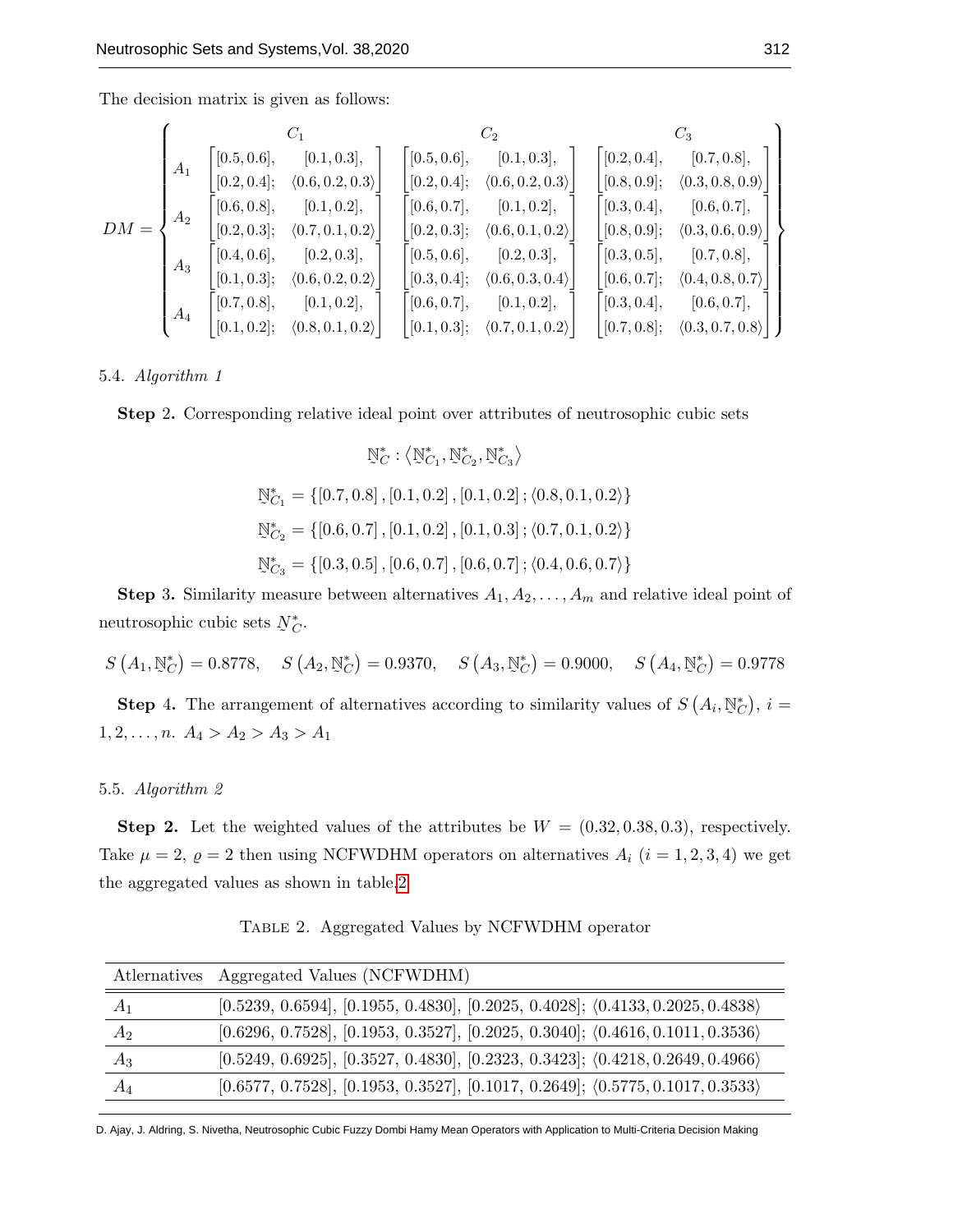<span id="page-20-1"></span>

FIGURE 1. Scores of alternative  $A_i$  obtained by  $NCFWDHM$  operator

Step 3. Score function of the alternatives are

$$
S(A_1) = 0.6128, S(A_2) = 0.6951, S(A_3) = 0.5940, S(A_4) = 0.7284
$$

**Step 4.** The alternatives are ranked based on their score values  $A_4 > A_2 > A_1 > A_3$ 

#### 5.6. Comparative Analysis

<span id="page-20-0"></span>For comparison analysis, the proposed weighted dombi hamy neutrosophic cubic mean aggregation operator  $(NCFWDHM)$  is compared with an existing multi-criteria decision making method based on neutrosophic cubic aggregation operator  $(WNCFGBM_w^{u,v})$  [\[9\]](#page-22-4) and with the proposed decision making technique over similarity measure. The findings are shown in table[.3](#page-20-0)

Table 3. Rank of the proposed methods

| Proposed Methods                                         | Ranking order           |
|----------------------------------------------------------|-------------------------|
| Algorithm 1 (Similarity Measure) $A_4 > A_2 > A_3 > A_1$ |                         |
| Algorithm $2 (NCFWDHM)$                                  | $A_4 > A_2 > A_1 > A_3$ |
| $WNCFGBM_w^{u,v}$ Operator [9]                           | $A_4 > A_2 > A_3 > A_1$ |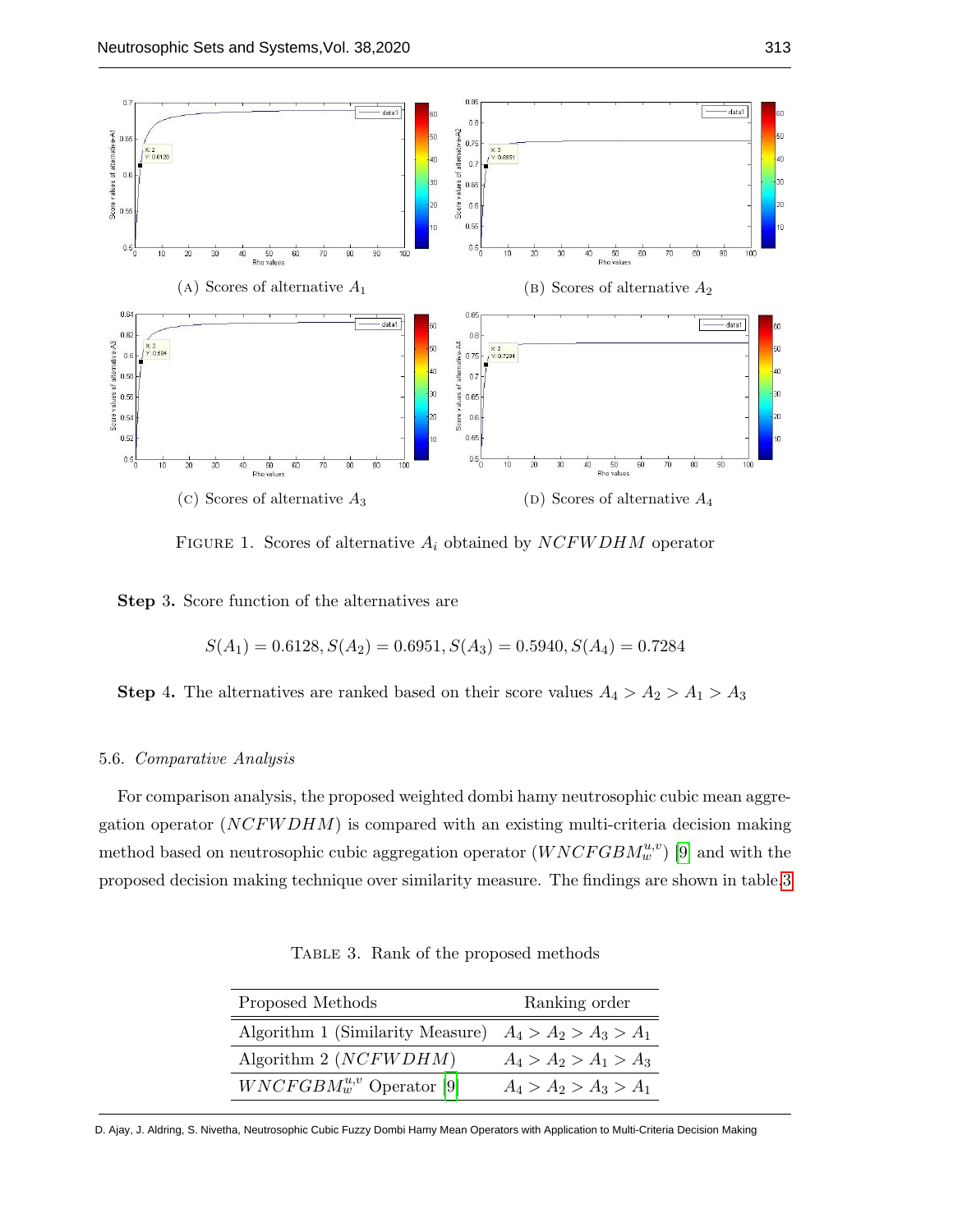Also for a detailed comparision, we represent the score values of each alternative in Fig[.1](#page-20-1) by only changing the values of  $\varrho$  between 0 and 100 and we can find that the score values of each alternative are the same after certain values of  $\rho$ . The values of the parameter  $\mu$  have been chosen based on the total number of combinations of  $k$  data sets, that is, the total number of neutrosophic cubic numbers. When we have large data sets the values of  $\mu$  will have more combinations to deal with. Therefore the WDHNCM operators are more applicable to large data sets for making decision. From table[.3](#page-20-0) we can see that the most optimistic results are  $A_4$  and  $A_2$ . The ranking order of the alternatives are almost the same and slight changes exist between alternatives  $A_1$  and  $A_3$ . The reason is that the proposed methods with the WDHNCM and  $(WNCFGBM_w^{u,v})$  [\[9\]](#page-22-4) aggregation operators have been applied for minimum data sets or, in other words, the given illustration exist for initial parameter, that is, for  $\mu = 2$ .

#### 6. Conclusions

The advantage of neutrosophic cubic sets is presented in the article with a newly developed weighted dombi hamy neutrosophic cubic mean aggregation operators. Some of the basic neutrosophic cubic operations and properties are proved with respect to domi and hamy mean operations. Further the similarity measure and relative neutrosophic cubic ideal points are introduced and with the help of these ideas a new decision making method is developed. The comparative analysis has been made to prove the efficiency and validity of the proposed operators through numerical illustration. The important finding is that the proposed operators give more efficient results while having to deal with huge set of uncertain data or information due to their nature. Also the results are stable and more consistent with existing measures. The proposed aggregation operators can be extended to be used in existing decision making models like CODAS, AHP, MULTIMOORA, TOPSIS, VIKOR, etc. which would result in more new models. This study can further be extended to the field of artificial intelligence, medical and fault diagnosis with real time applications.

Acknowledgments: This work was supported by the Sacred Heart Research Fellowship. We are grateful to the management of Sacred Heart College (Autonomous), Tirupattur, Tirupattur District, Tamilnadu, India.

Conflicts of Interest: The authors declare no conflict of interest.

# References

- <span id="page-21-0"></span>1. Zadeh, L.A. Fuzzy sets. Inf Control, 1965, 8, 338-353.
- <span id="page-21-1"></span>2. Atanassov, K.T. Intuitionistic fuzzy sets. Fuzzy Sets Syst., 1986, 20(1), 8796.
- 3. Yager, R.R. Pythagorean fuzzy subsets. Joint IFSA World Congress and NAFIPS Annual Meeting, Edmonton, Canada, 2013. DOI: 10.1109/IFSA-NAFIPS.2013.6608375

D. Ajay, J. Aldring, S. Nivetha, Neutrosophic Cubic Fuzzy Dombi Hamy Mean Operators with Application to Multi-Criteria Decision Making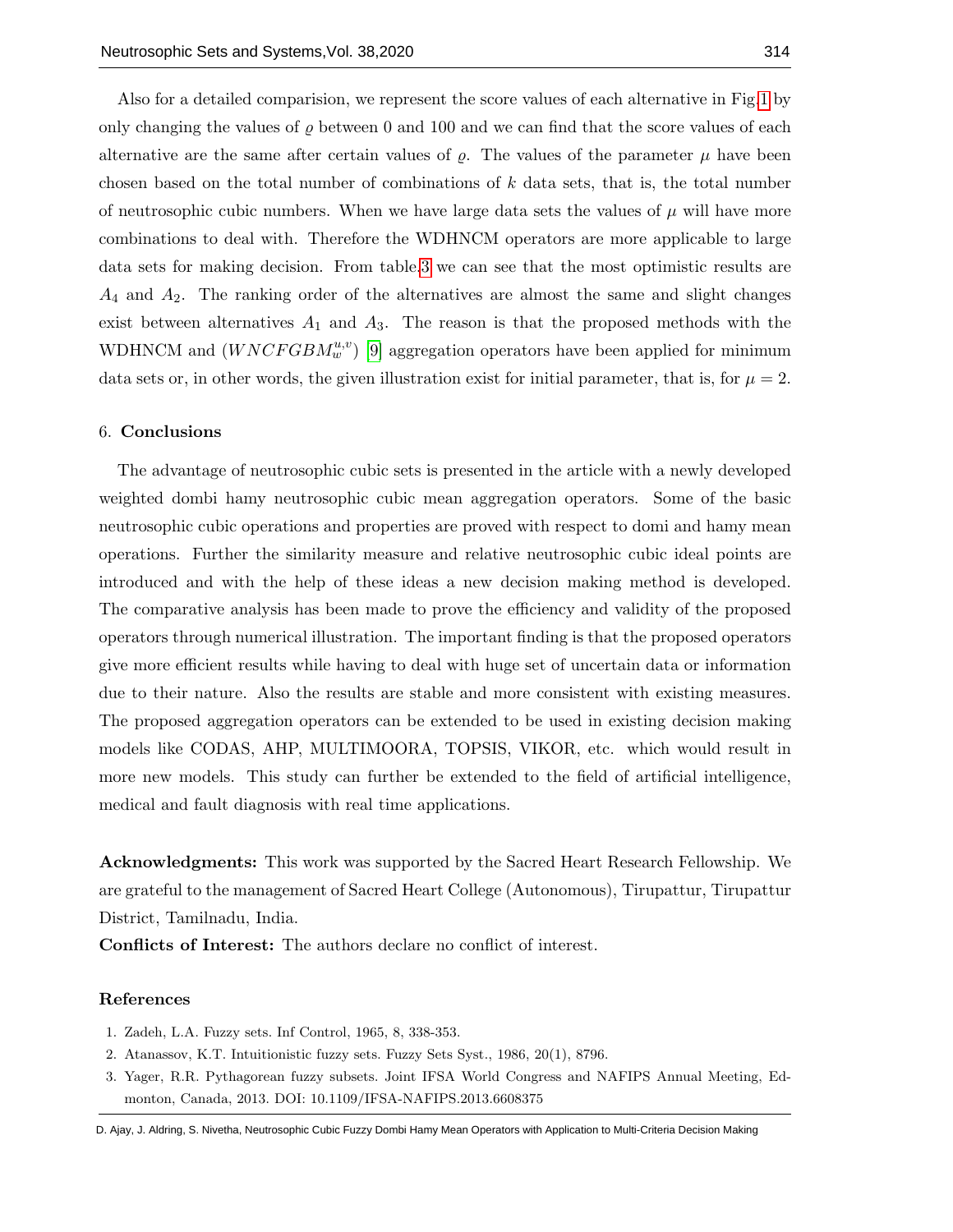- 4. Yager, R.R., Abbasov, A.M. Pythagorean membership grades, complex numbers, and decision making. International Journal of Intelligent Systems, 2013, 28(5), 436-452.
- <span id="page-22-0"></span>5. Gundogdu, F.K.; Kahraman, C. Spherical fuzzy sets and spherical fuzzy TOPSIS method. Journal of Intelligent Fuzzy Systems, 2019, vol.36, no.1, pp.337-352. DOI: 10.3233/JIFS-181401
- <span id="page-22-1"></span>6. Smarandache, F. A Unifying Field in Logics, Neutrosophic Logic, Neutrosophy, Neutrosophic Set and Neutrosophic Probabilty. 1999, 4th (eds) American Research Press, Rehoboth, DE, USA
- <span id="page-22-2"></span>7. Jun, Y.B., Smarandache, F., Kim, C.S. Neutrosophic Cubic Sets. New Mathematics and Natural Computation, 2017, 13, 41-54.
- <span id="page-22-3"></span>8. Alia, M.; Deli, I.; Smarandache, F. The theory of neutrosophic cubic sets and their applications in pattern recognition. Journal of Intelligent and Fuzzy Systems, 2016, 30, 1-7.
- <span id="page-22-4"></span>9. Ajay, D.; Said Broumi; Aldring, J. An MCDM Method under Neutrosophic Cubic Fuzzy Sets with Geometric Bonferroni Mean Operator. Neutrosophic Sets and Systems, 2020, vol.32, iss.1, pp. 187-202. DOI: 10.5281/zenodo.3723621
- <span id="page-22-5"></span>10. Shi, L.; Ye, J. Dombi Aggregation Operators of Neutrosophic Cubic Sets for Multiple Attribute Decision-Making. Algorithms, 2018, 11, 29.
- <span id="page-22-6"></span>11. Fan, C; Ye. J. Heronian Mean Operator of Linguistic Neutrosophic Cubic Numbers and Their Multiple Attribute Decision-Making Methods. Mathematical Problems in Engineering, 2018, 1, pp.1-13.
- <span id="page-22-7"></span>12. Khan, M.; Gulistan, M.; Yaqoob, N.; Khan, M.; Smarandache, F. Neutrosophic Cubic Einstein Geometric Aggregation Operators with Application to Multi-Criteria Decision Making Method. Symmetry, 2019, 11, 247.
- <span id="page-22-8"></span>13. Gulistan, M.; Mohammad, M.; Karaaslan, F.; Kadry, S.; Khan, S.; Wahab, H.A. Neutrosophic cubic Heronian mean operators with applications in multiple attribute group decision-making using cosine similarity functions. International Journal of Distributed Sensor Networks, 2019. DOI: https://doi.org/10.1177/1550147719877613
- <span id="page-22-9"></span>14. Khan, M.; Gulistan, M.; Yaqoob, N.; Khan, M.; Smarandache, F. Neutrosophic Cubic Einstein Geometric Aggregation Operators with Application to Multi-Criteria Decision Making Method. Symmetry, 2019, 11, 247.
- <span id="page-22-10"></span>15. Abhijit Saha, Said Broumi. New Operators on Interval Valued Neutrosophic Sets. Neutrosophic Sets and Systems, vol. 28, 2019, pp. 128-137. DOI: 10.5281/zenodo.3382525
- <span id="page-22-11"></span>16. Ajay, D.; Aldring, J. A Decision Making Technique Based on Similarity Measure and Entropy of Bipolar Neutrosophic Sets. The International journal of analytical and experimental modal analysis, 2019, Vol.XI, Issue.IX, pp.520-529.
- <span id="page-22-12"></span>17. Lu, Z.; Ye, J. Cosine Measures of Neutrosophic Cubic Sets for Multiple Attribute Decision-Making. Symmetry, 2017, 9(7), 121. https://doi.org/10.3390/sym9070121
- <span id="page-22-13"></span>18. Abdel-Basset, M.; Gamal, A.; Son, L.H.; Smarandache, F. A Bipolar Neutrosophic Multi Criteria Decision Making Framework for Professional Selection. Applied Sciences, 2020, 10(4), 1202.
- <span id="page-22-14"></span>19. Ajay, D.; Aldring, J.; Seles Martina, D. J.; Abirami, S. A SVTrN-number approach of multi-objective optimisation on the basis of simple ratio analysis based on MCDM method. International Journal of Neutrosophic Science, 2020, Vol. 5, No. 1, PP. 16-28. https://doi.org/10.5281/zenodo.3788321
- <span id="page-22-15"></span>20. Smarandache, Florentin. Plithogeny, Plithogenic Set, Logic, Probability, and Statistics. (2017). https://digitalrepository.unm.edu/math-fsp/20
- <span id="page-22-16"></span>21. Abdel-Basset, M.; Mohamed, R.; Zaied, A. E. N. H.; Gamal, A.; Smarandache, F. Solving the supply chain problem using the best-worst method based on a novel Plithogenic model. In Optimization Theory Based on Neutrosophic and Plithogenic Sets, 2020, pp. 1-19, Academic Press.